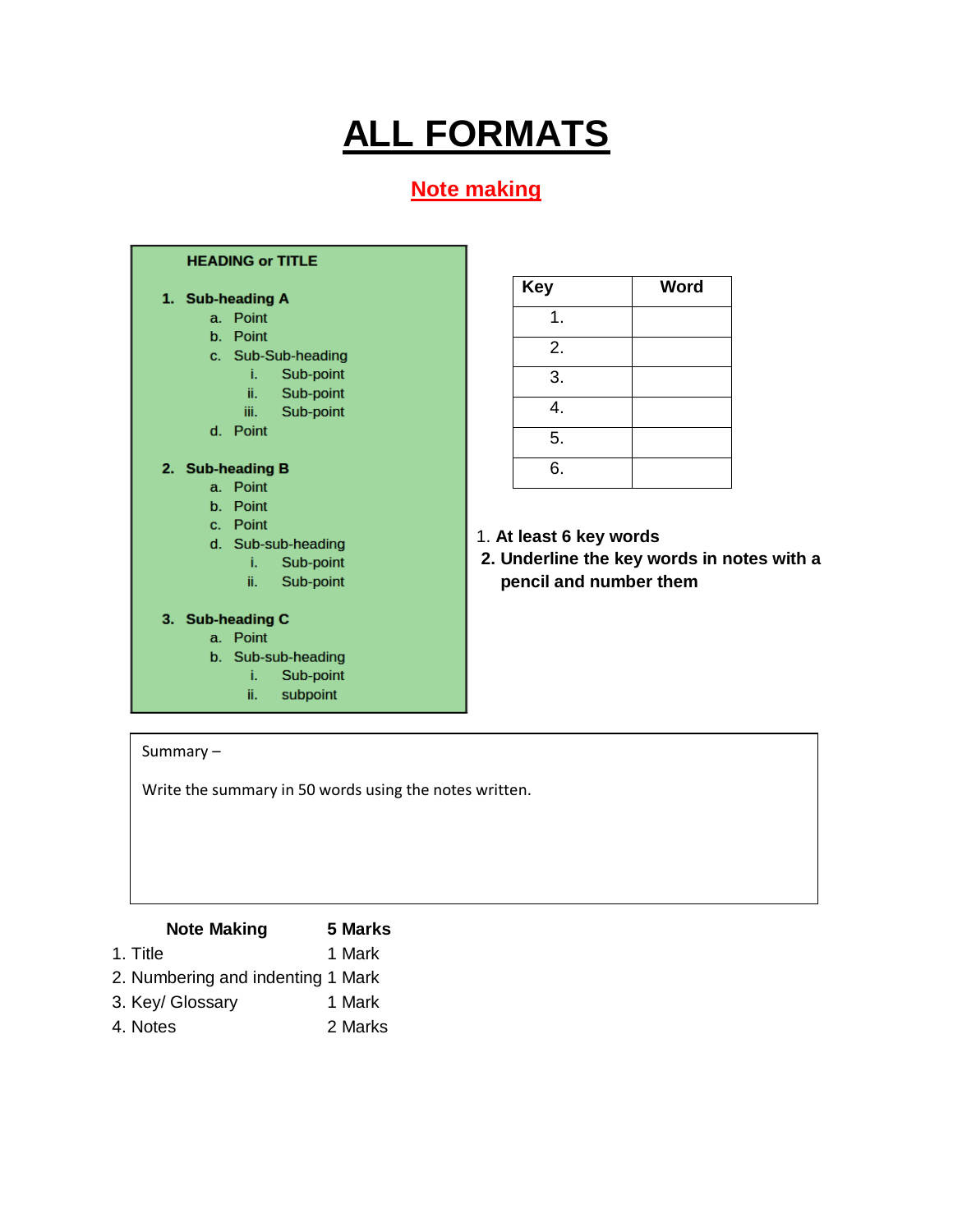### **PRECIS WRITING**

- 1. It should have a title (not more than 3 words)
- 2. Title should be the crux of the passage
- 3. Collect all the key points and prepare a first draft of the précis
- 4. reduce the original text to one-third its length
- 5. Do not introduce your own ideas.
- 6. Do not criticise or change the author's ideas
- 7. Always use the third person, reported speech and past tense while writing a précis. Only universal

truths should be written in the present tense.

#### TITLE

**BODY** 

### **ARTICLE WRITING**

#### **Format of an Article**

1. **Heading/Title:**

Eye- catching; illustrating the central theme

2. **By Line:**

Writer's name (to be mentioned under the title towards the right)

3. **Introduction:**

Establish the context. (Draw the readers' attention using anecdotes, startling facts, statistics,rhetorical questions or quotations.)

4. **Body: 2 -3 paragraphs**

detailing the various aspects of the topic i.e. merits, demerits, causes, consequences, effects, advantages, disadvantages.

5. **Conclusion:**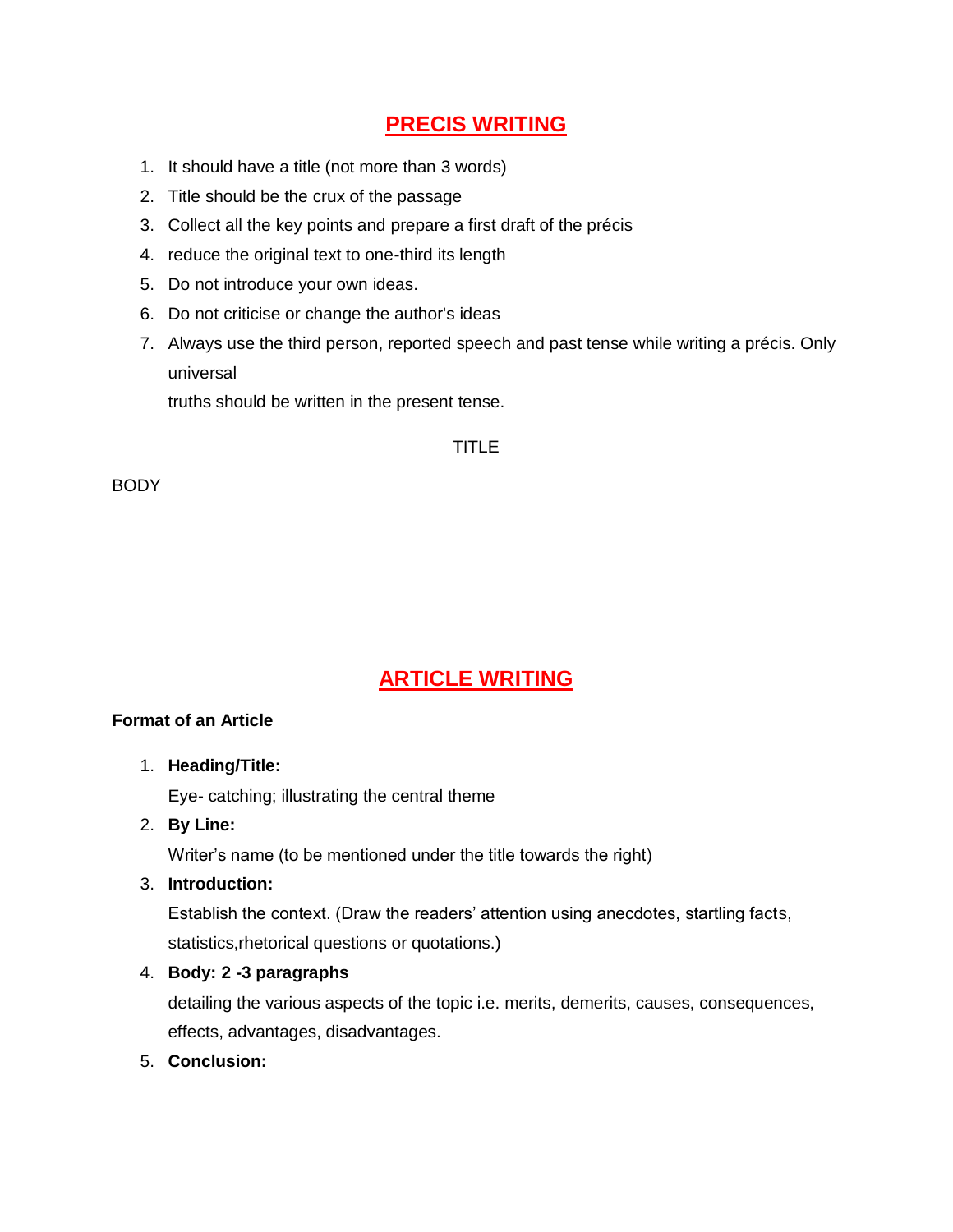A formal and logical end to the written content; a summary of all that has been included in the article. One may conclude with a final opinion, recommendation or a comment expressing hope, a warning, an appeal or a call for action

Example with format

#### **Advantage and disadvantage**

#### **(Introduction)**

There is no iota(small) of doubt that ………………(paraphrase)………………...This phenomenon is offering multifarious benefits to people/ children/ women etc. However, sometimes a couple of problems emerge due to the same. (THESIS) The following paragraphs would cast/shed light

On merits

On demerits

On both merit and demerit

#### **(Body 1)**

#### **(Body 2)**

**Probing ahead/ Additionally/ In addition** ……………...advantage 2…………… I would like to cite an **example /to illustrate**…………………

OR – If you are talking about disadvantage, we will write

#### **(Body 2)**

**ON the flip side of coin/ However**, there are some nasty consequences.**Firstly**……………………………secondly…………………………………………...

#### **(Conclusion)**

In conclusion, to conclude, I personally believe that merits outnumber the demerits: however, efforts are made to minimise the latter one.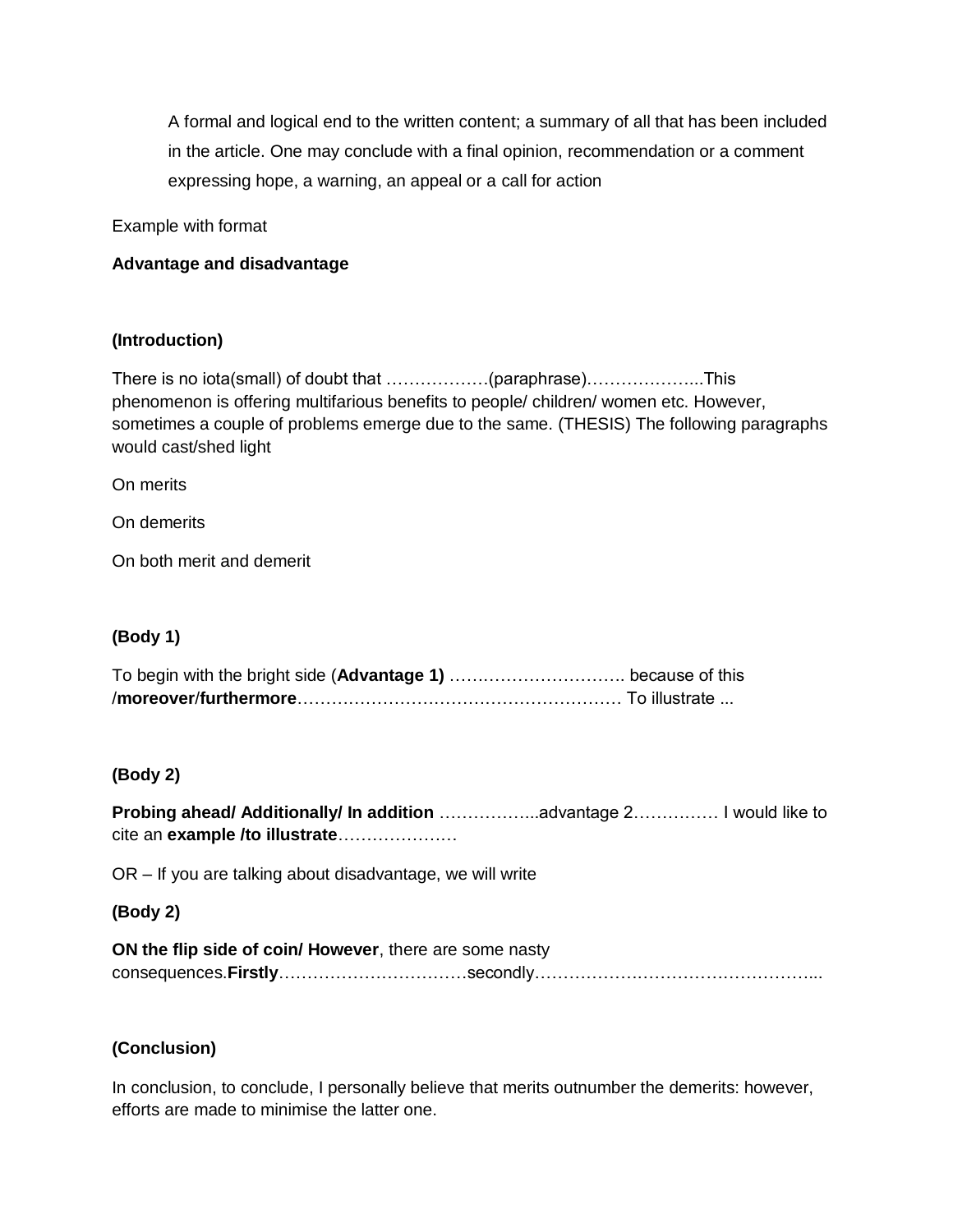#### **Solution**

**A lot of places in the world rely on tourism as a main source of income. Unfortunately, tourism can also be a source of problems if it is not managed correctly.**

**Describe the advantages and disadvantages of tourism in the modern world. Do you think that benefits of tourism outweigh its drawbacks?**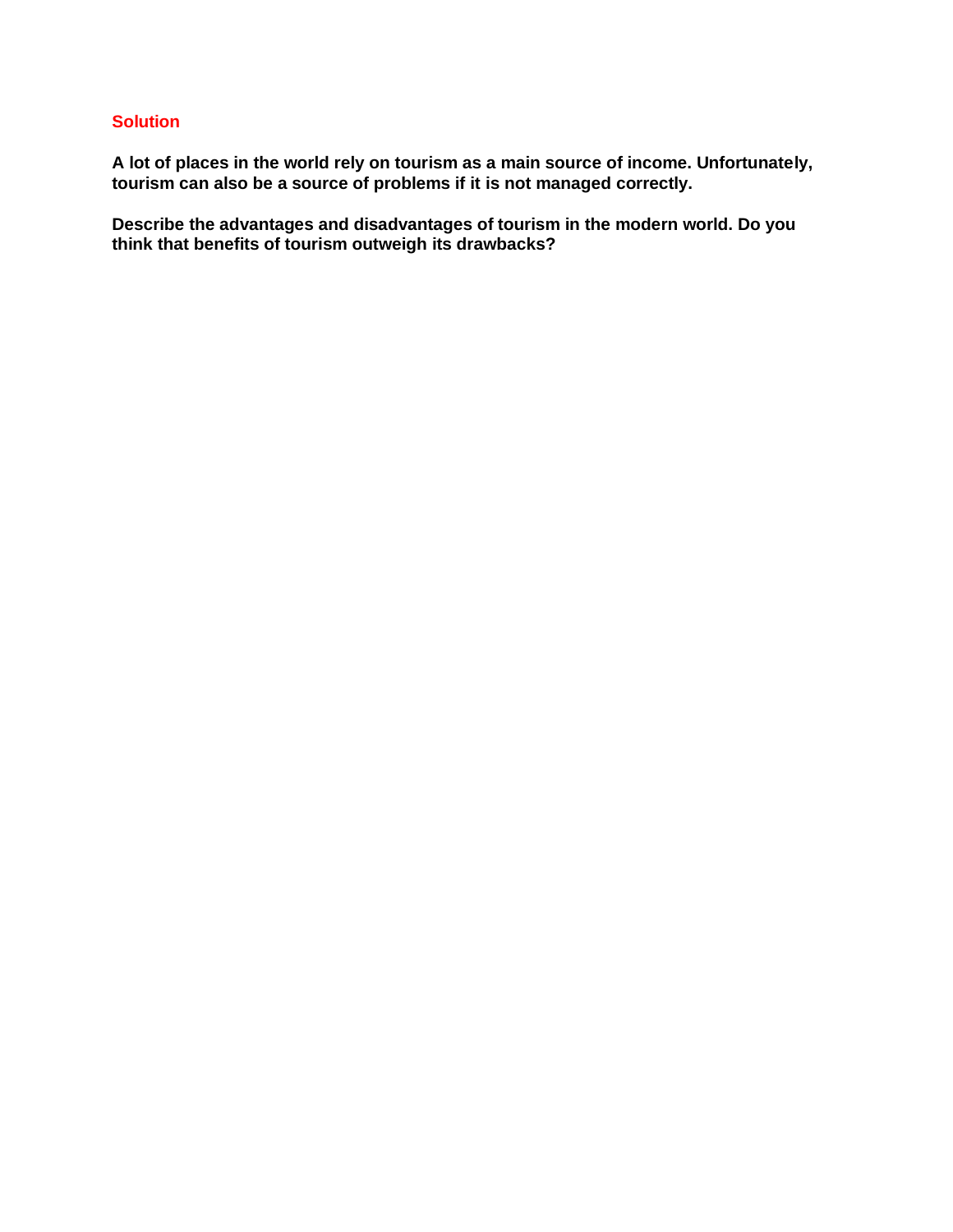#### **Advantages of tourism:**

- boost in country's economy due to increased spending
- new job opening for local people
- opportunities to discover new places for individual travellers

#### **Disadvantages of tourism:**

- destruction of popular tourist destinations by large numbers of tourists
- development of illegal economic activities
- local people can experience loss of privacy

#### **Introduction**

**Body paragraph 1 – advantages**

**Body paragraph 2 – disadvantages**

#### **Conclusion**

**Introduction** Write the introduction in 2 sentences:

 $\circ$  Sentence 1 - paraphrase the question (restate the problem):

**There is no iota of doubt that, nowadays tourism generates a significant portion of national income for many countries, but it has certain drawbacks too. This phenomenonis offering multifarious benefits to people: however, sometimes a couple of problems emerge due to the same***.*

 $\circ$  Sentence 2 - tell the examiner what you're going to describe in your essay:

**This following paragraph would cast light on the consequences of both merit and demerit of tourism and provide a logical conclusion.**

**Body paragraph 1 - advantages**

**Sentence 1 - state 2 main advantages:**

**The two main advantages of developed tourism industry are boost in country's economy and a large number of new job openings for the local people.**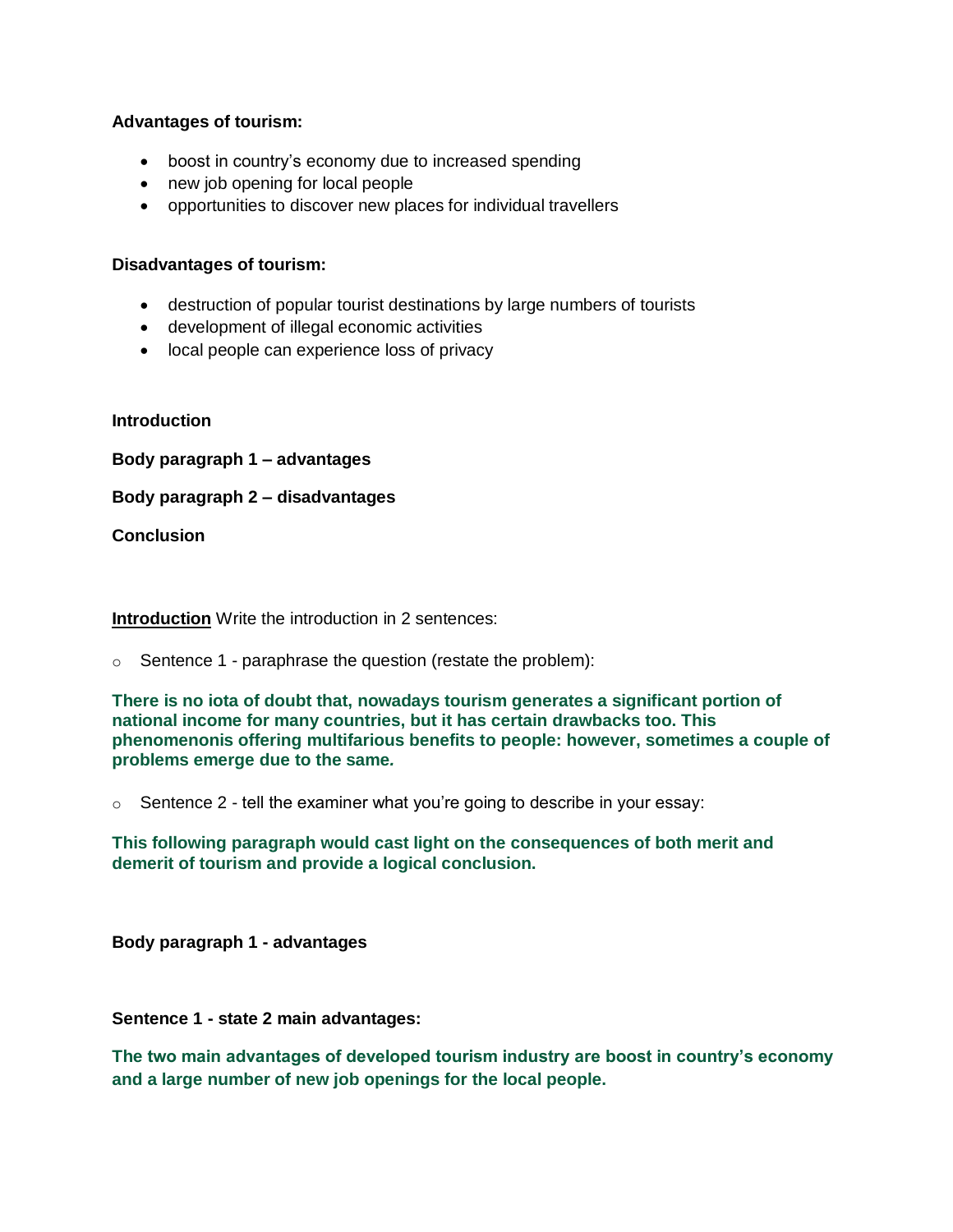**Sentences 2-4 - explain the first advantage + give an example (if possible):**

**To begin with the brighter side /Firstly, tourists spend money on a wide range of services, including hotels, amusements, transportation, food and medical services. This way, tourism yields an additional income, greatly supporting the countries' economies.**

**Sentences 5-7 - explain the second advantage + give an example (if possible):**

**Furthermore/ Secondly, tourism increases the level of employment by bringing new jobs. For instance, the influx of tourists results in a larger demand in restaurant workers, tour guides, hotel staff and employees of retail services, exhorting business owners to hire more people for these positions.**

#### **Body paragraph 2 - disadvantages**

o Sentence 1 - state 2 main disadvantages:

**ON the flip side of coin /However, tourism also has some major disadvantages like destruction of popular tourist destinations and development of illegal economic activities.**

 $\circ$  Sentences 2-4 - explain the first disadvantage + give an example (if possible):

**Ancient buildings, temples and monuments struggle to cope with a vast amount of visitor's traffic and get damaged. Also, the large number of tourists can cause environmental problems. For instance, when places of interest are overcrowded, natural resources often become overexploited.**

 $\circ$  Sentences 5-7 - explain the second disadvantage + give an example (if possible):

**What's more, tourism can create more serious situations where criminal issues are involved. The presence of a considerable number of tourists with a lot of money to spend, and often carrying valuables such as cameras and jewelry, increases the attraction for criminals and brings with it activities like robbery and drug dealing.**

 $\circ$  Sentences 8 - make an accent on your opinion (we'll use the opinion that tourism has more advantages):

**However, proper hospitality management and correct usage of tourism revenue by the local government can eliminate these disadvantages.**

#### **Conclusion**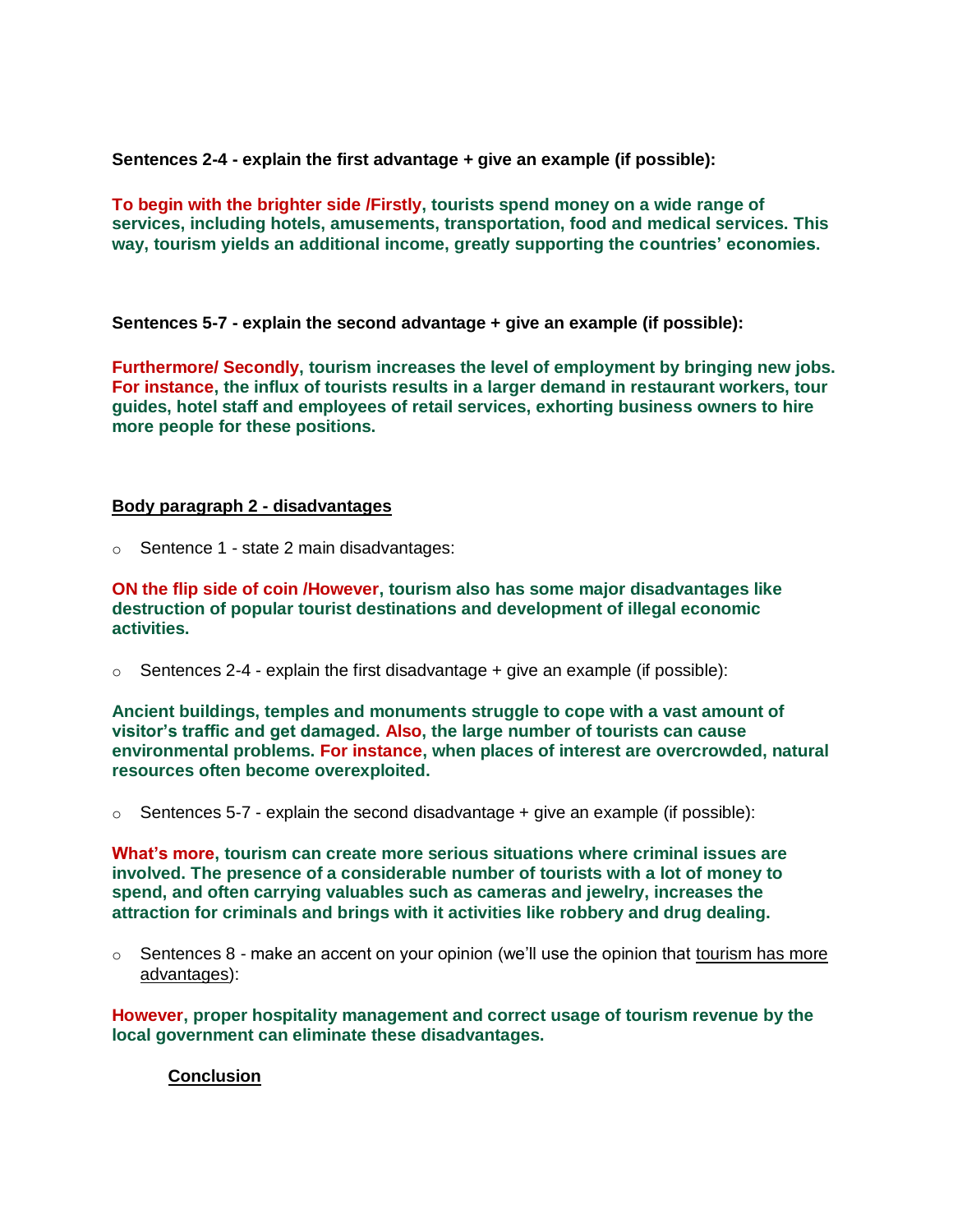o Sentences 1-2 - briefly restate the advantages and disadvantages

**To conclude, , I personally believe that merits outnumber the demerits: however, efforts are made to minimise the latter one.**

#### **OR**

**To conclude, although tourism has certain disadvantages like destructive effects and growth of crime rate, it has an extremely positive impact on country's economy and provides a large number of new jobs for the local people.**

 $\circ$  Sentence 2 - give your final opinion

**I believe that these benefits of tourism outweigh its drawbacks.**

#### **Format2**

#### **Problem reasons**

#### **(Introduction)**

Of late………………. (paraphrase)………………has been a prevailing concern in significant part of the world. A sea change has been witnessed ……………………….

The following paragraphs would elucidate possible reasons of the problem and purpose a handful of remedial measures.

#### **(Body1)**

| To commence with the reasons, first and the foremost, secondly |  |
|----------------------------------------------------------------|--|
|                                                                |  |

#### **(Body 2)**

Undoubtedly, every lock has a key, simultaneously some solution should be implemented …………………………………….: moreover……………………………...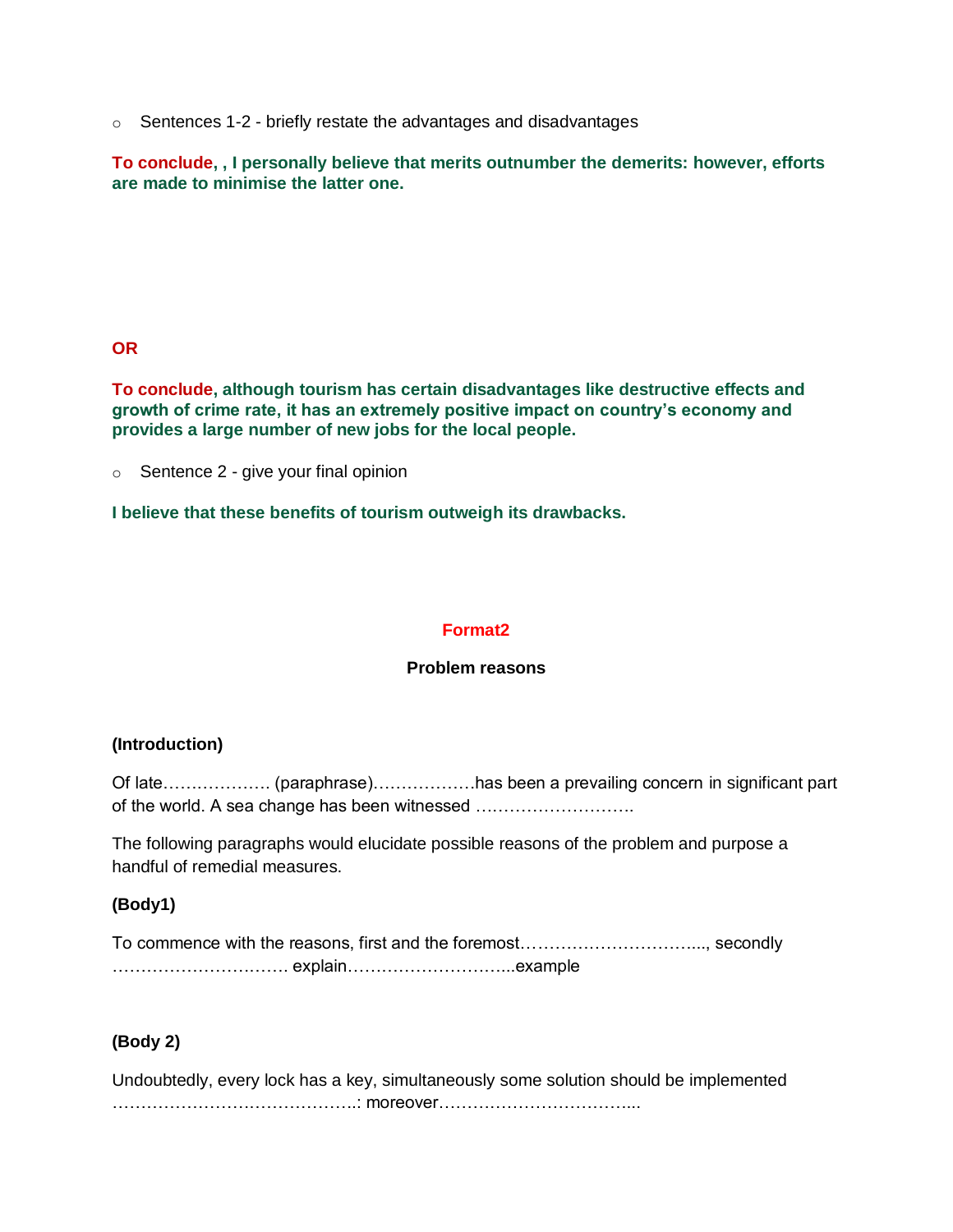#### **(conclusions)**

To recapitulate, I would like to state that government and individuals should both put their foot forward towards in order to curb the problems.

#### **Question**

**Nowadays many people have access to computers on a wide basis and a large number of children play computer games.**

**What are the negative impacts of playing computer games and what can be done to minimize the bad effects?**

- *1. What are the positive impacts of computer games on children?*
- *2. What are the negative impacts of computer games on children?*
- *3. How can the negative impacts be minimized?*

#### **Introduction**

**Of late using computers extensively now a days than before has been a prevailing concern in significant part of the world. A sea change has been witnessed on the use of the same.**

**The following paragraphs would elucidate possible reasons of the problem and purpose a handful of remedial measures.**

#### **OR**

**This essay discusses the disadvantages of playing digital games on computer devices by youngsters and suggests some measures to reduce its negative effects.**

#### **Body 1**

**To commence with the reasons/ With regards to the positive effects, The first cause of playing computer games may be that it will cause serious health-related consequences. For example , the game is actually a type of entertainment but when children play too much, it will be an addictive factor that makes them always come to it at any time. This leads to a child's vision to go down ; moreover, the child can lose eat and sleep with these games. Fuirthermore, computer games also have a significant impact on the results and the learning process of kids . For illustrations, because the game is like a stimulant, it is inevitable that children neglect to learn. As a result , children can feel**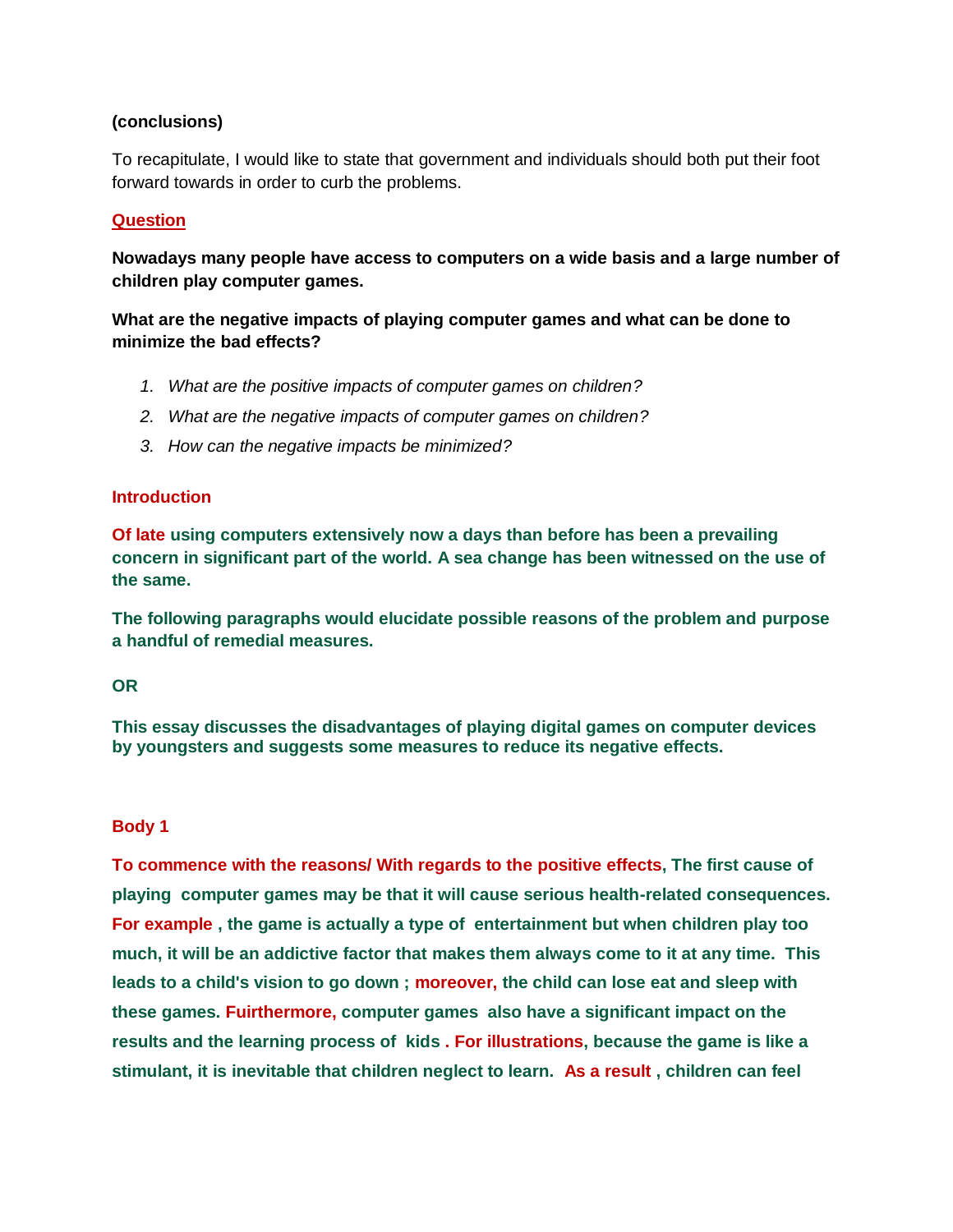**bored whenever they see books and want to drop out of school. This leads to a downward learning result and the amount of knowledge in the classroom is zero.**

**Undoubtedly, every lock has a key, simultaneously some solution should be implemented. Firstly, parents should regularly take children outside to play with their friends and encourage children to play folk games rather than computer games. Secondly, parents should care more about their children, always ask about their children's learning situation, listen and share with them to help them be more happy and comfortable in their learning as well as development physiological mind of children.**

**In conclusion, To recapitulate, I would like to state that government and individuals should both put their foot forward towards in order to curb the problems.**

#### **OR**

**In conclusion, playing computer games is not bad but it is also harmful to children's health and learning. In addition, parents also need to have appropriate solutions for games that children enjoy such as listening, sharing, chatting with children. Therefore reducing the harm that computer games bring.**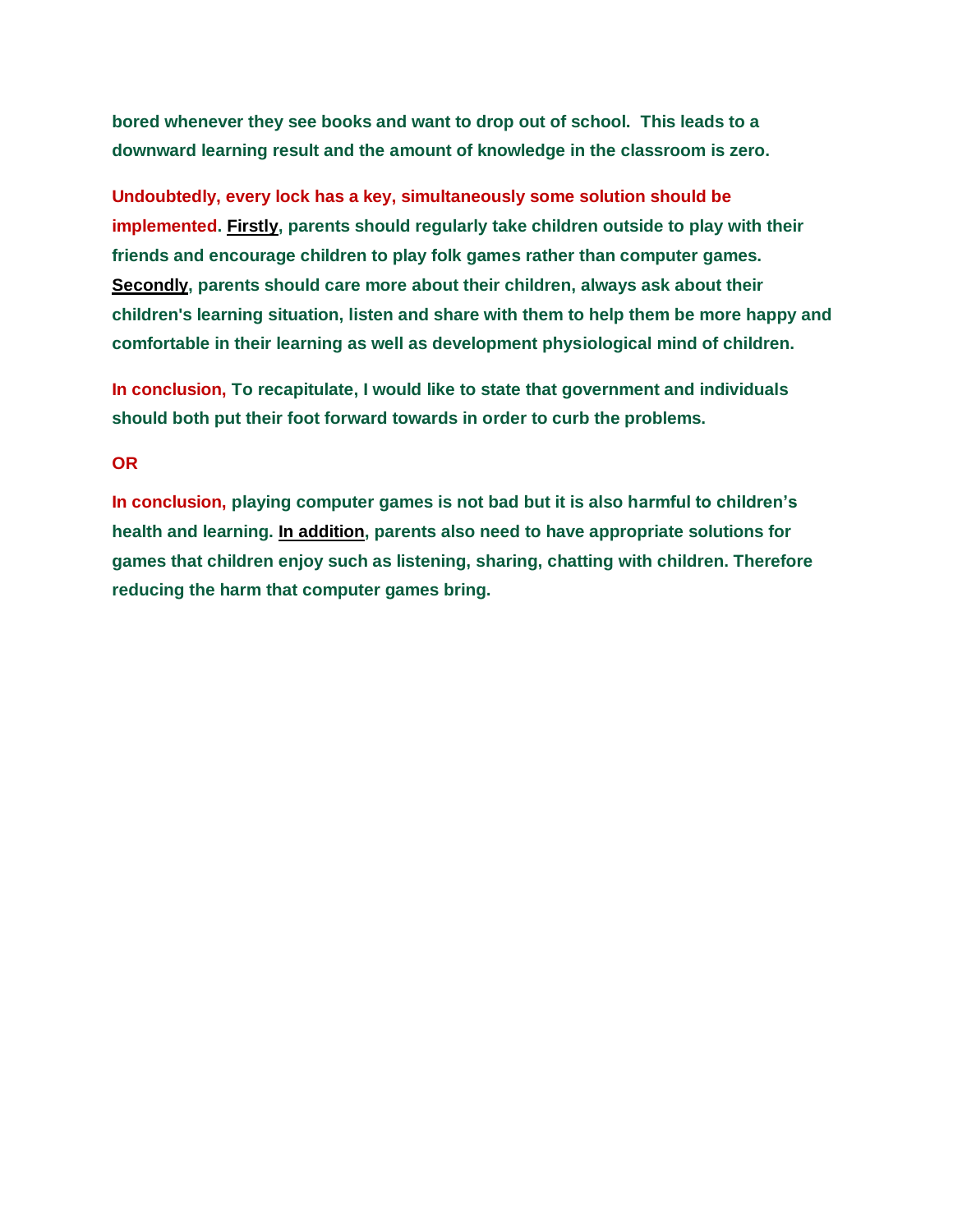### **REPORT WRITING**

#### **Newspaper Reports: These are accounts of current events and happenings.**

- 1. Title/ Headline
- 2. By (name of author)
- 3. Place, date (date is not always mentioned)
- 4. Body of the report.

**Magazine Reports: These are written to give account of specific events that have taken place, for example,India International Fashion Week, School Annual Day etc.**

- 1. Title/ Heading
- 2. By (name of author)
- 3. Body of report

**Formal/ Official Reports: These are complex documents often of important projects and proposals. Example: results of studies and experiments, proposals for launching a new product etc.**

- 1. Heading
- 2. To:
- 3. From:
- 4. Date:
- 5. Subject:
- 6. Introduction:

Give details of the task and the reasons for it

7. Main Body:

Information, resources and material used,Description of task, Results

8. Conclusion

Summary - Your evaluation and suggestions.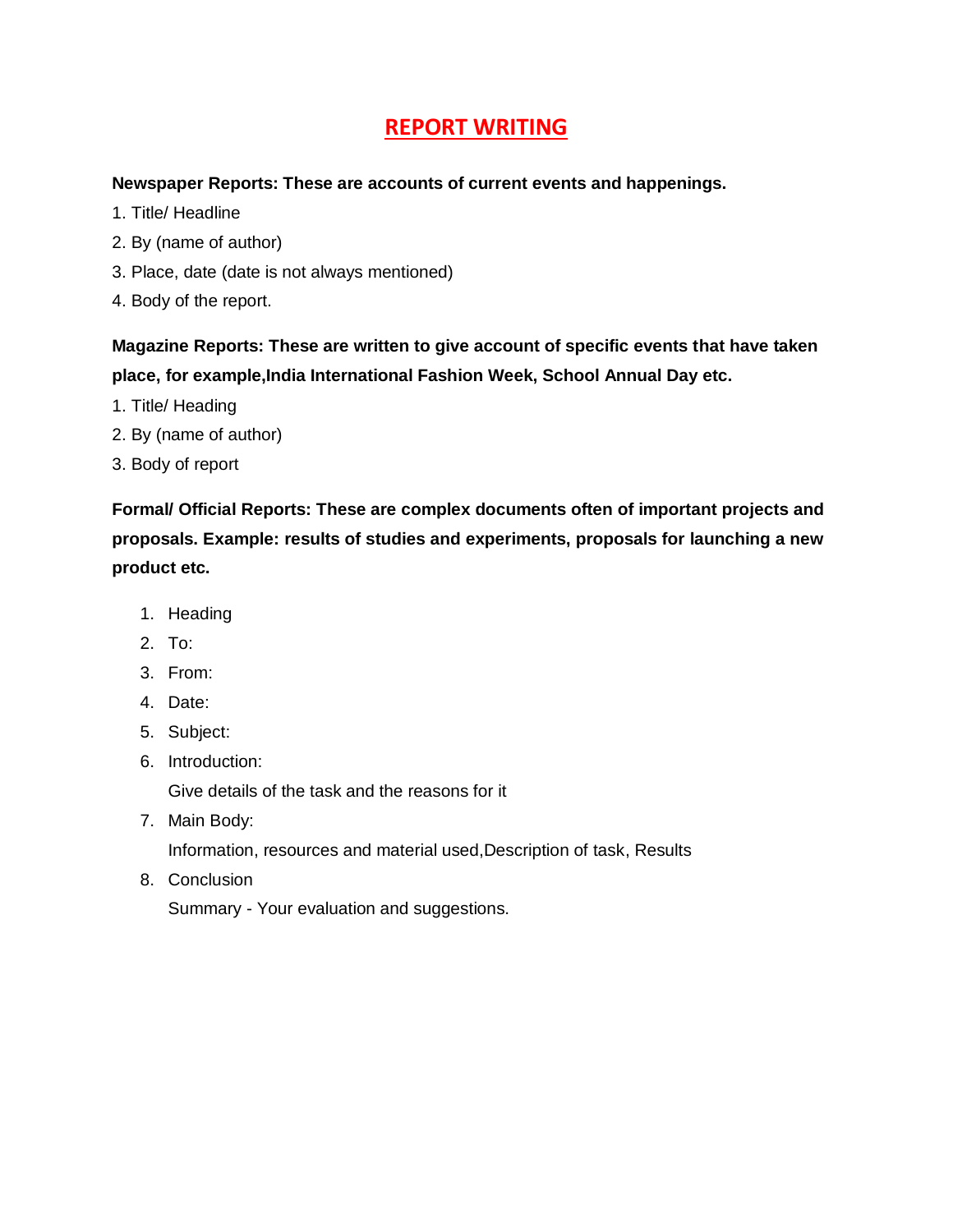#### **Example -**

### **Draft Newspaper Report on "Six Lane highway connecting two states inaugurated" to be published in a national newspaper. (May 2019)**

Six Lane Highway Connecting Two States Inaugurated

#### Indian Express

Anpara (UP), Feb 01, 2019. The honourable Chief Minister of the Uttar Pradesh Mr. XY inaugurated the all new six lane highway between the States of Uttar Pradesh and Madhya Pradesh on 01st Feb, 2019. The six lane highway ranging 65 kilometers has been completed by Highway Authority of India at a record period of 24 months. The Highway will connect Anpara (U.P.) with Satna (M.P.).

The chief Minister in his inaugural speech said "the need that was being felt for the several years for a highway that shall connect the bordering areas of the two biggest States of India. I personal thank the local people who have given their land for construction of the highway".

The Highway has been constructed with an approved width of 43.6 Meters with speed limit indicators; caution indicators at every 6 Kilometers of the route. Energy saving LED lights have been put up at both sides of the Lanes so that perfect visibility of the road can be ensured at nights. The Toll Plaza has been set-up at 35 kilometers from Anapara near Shakti Nagar (U.P.)

The Six Lane Highway shall encourage the journey of the local people by road, thus reducing the traffic load on railways. The communication of commercial traffic shall be facilitated which will significantly reduce the time required earlier for the above purpose.

#### **Magazine report**

#### St. Agnes Public School Celebrates Annual Day

#### By Manoj Upadhaya

St. Agnes School, Green Park, celebrated its annual day on May 2 with great fanfare. Mr. Arvind Kejriwal, the Chief Minister of Delhi, was the chief guest at the function. The programme began with the lighting of the lamp by the chief guest. It was followed by a welcome address and the presentation of the school annual report by the principal, Ms. Swati Mehra.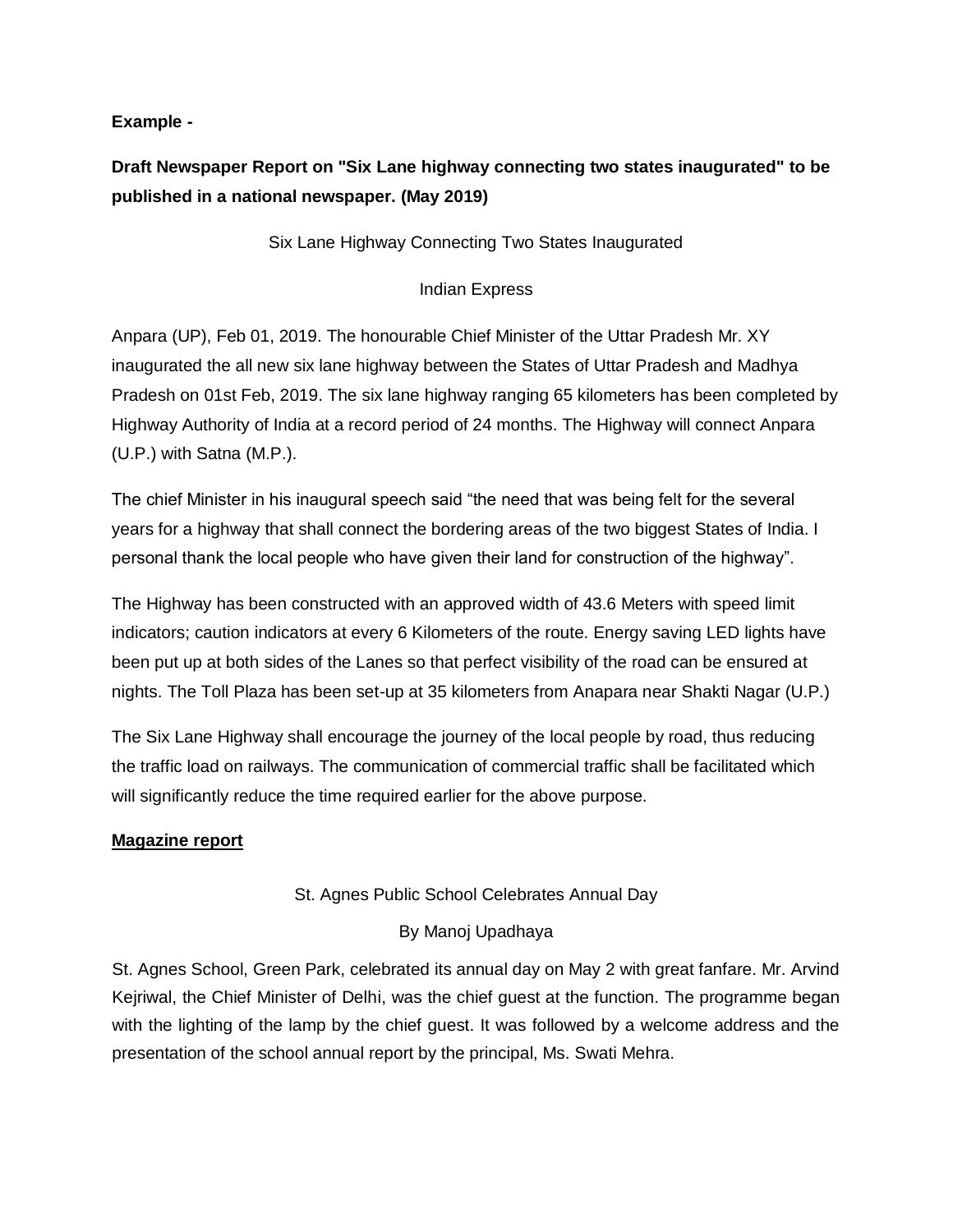The first item of the cultural program was presented by the primary wing. It was a musical drama on the necessity of protecting the environment for the future generations. The little children expressed themselves brilliantly bringing out the perils of destroying our planet.

The middle school show cased the culture of India through folk dances. Each dance was preceded by beautiful audio- visual effects, depicting the main cultural features of the region. The colourful dresses of the graceful Garba dancers, the vigour and energy of Bhangra dancers, and lilting music with elegant swaying movements of the Bihu and Hajgiri dancers from the North East, enthralled the audience.

The senior school pupils enacted a play depicting the dangers of internet and social media addiction for adults and children. They brought out the message poignantly. Every child and adult was moved by the acting and story of a young life ruined by social media addiction. The audience gave a loud and long round of applause for all participants.

The grand finale was the speech by Mr. Arvind Kejriwal. He highly praised the performances by the children and appreciated the thought provoking themes chosen by them. The programme concluded with a vote of thanks by Sagar Mehta, the school head boy.

#### **Business report**

**You are the Finance head of a sports academy. Write a formal report stating details of expenditure made in the last financial year towards purchase of sports equipment**

To: The Director, finance

From: Secretary , finance

Date: 9th March, 2022

Subject: Expenditure made towards sports equipment in the last financial year

Acknowledgements: I am deeply grateful to all my team members who helped me in formulating this detailed report. The expenditure and other related details have been recorded with precision.

Contents:

- 2) Need to buy new equipment
- 3) List of items purchased with cost
- 4) List of old items discarded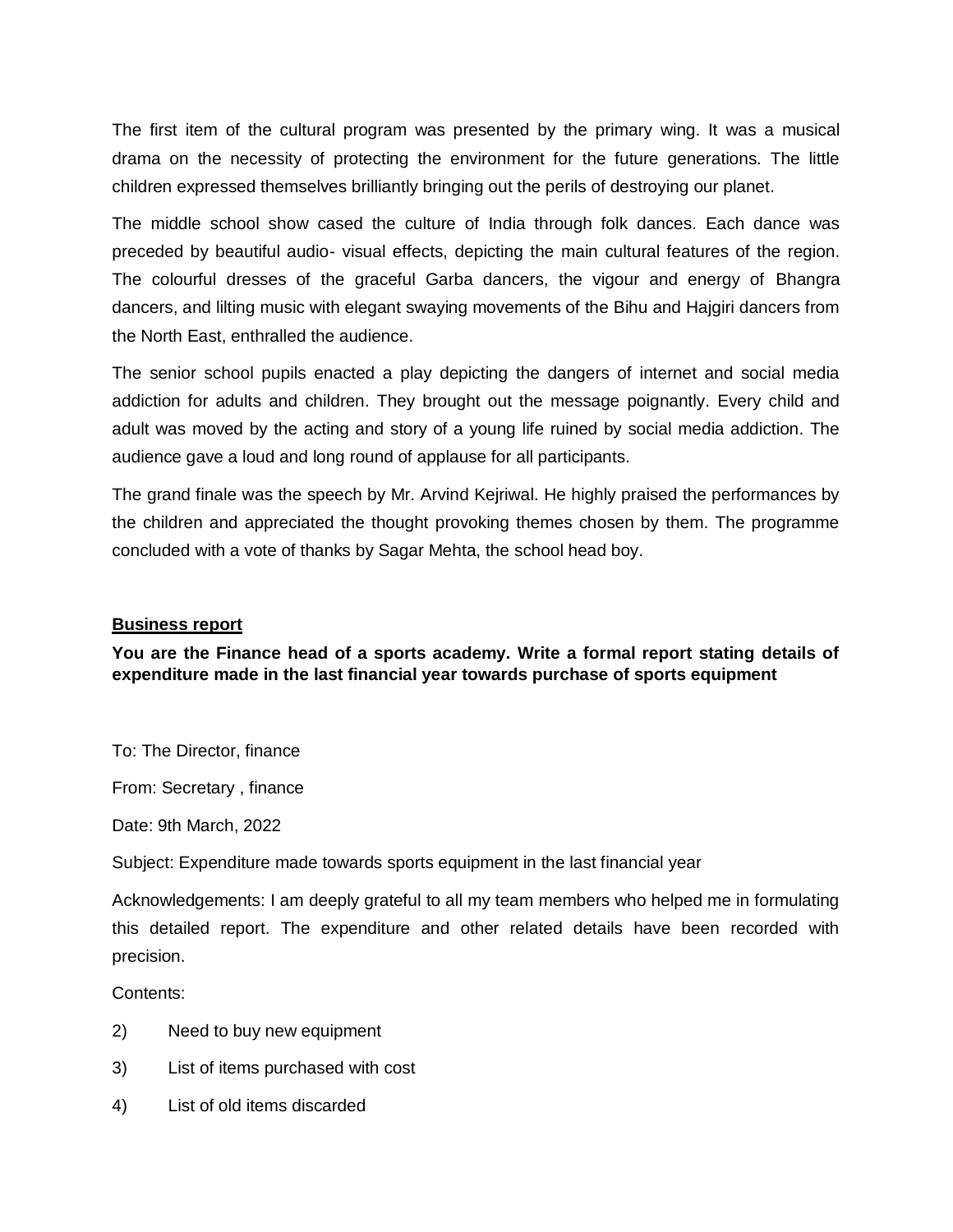#### 5) Current budget versus amount spent

#### 6) Conclusion

Summary: With the advancement in sports and technology, we decided to allow our players to benefit from the new equipment bought and hence make a mark for themselves. This would not only bring a good name to our sports organization, but also make our country proud. In the light of this, few sports equipment have been purchased to keep our players abreast with new modern versions and enable them hone their skills.

Can be continued with a few tables mentioned and then the conclusion.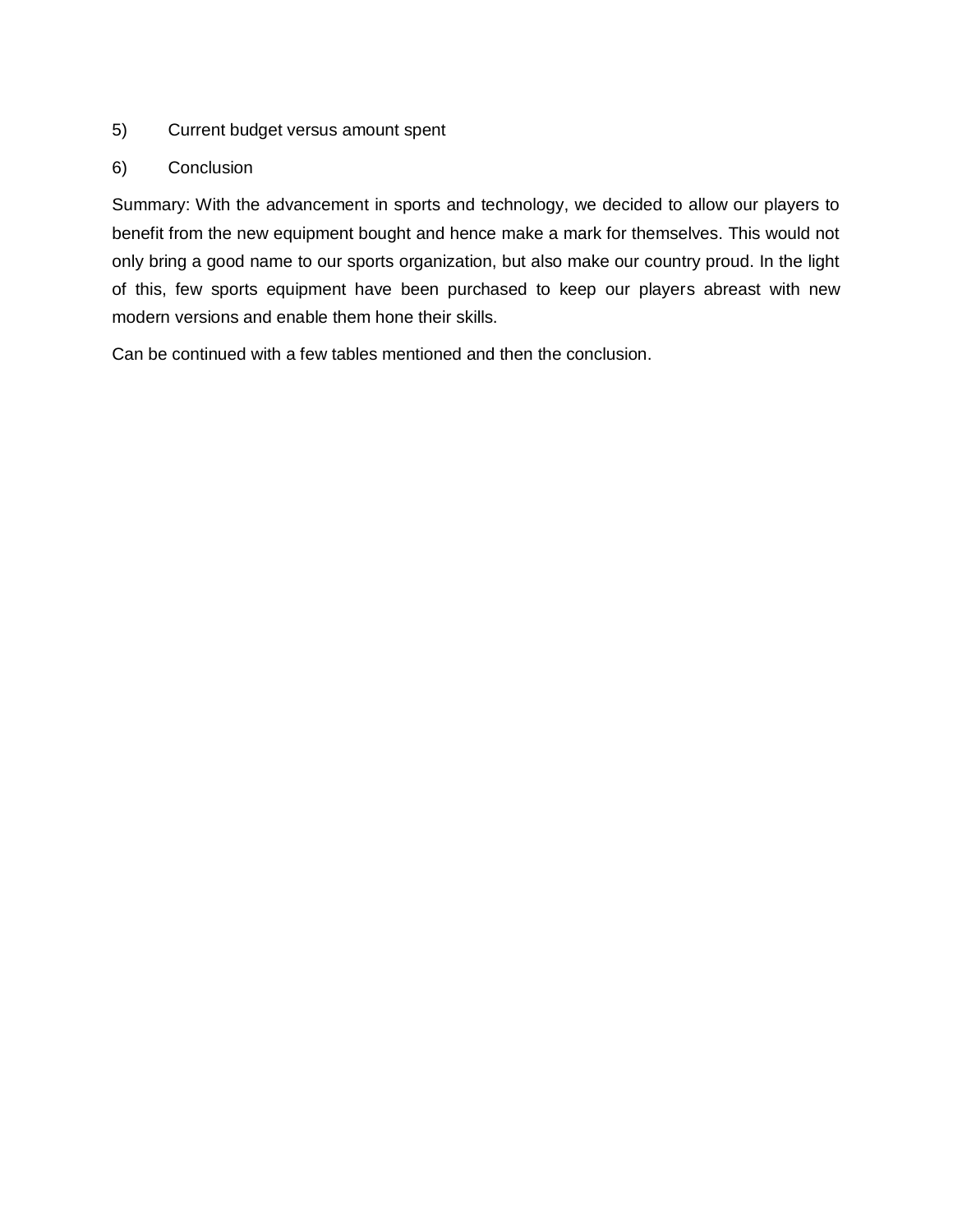### **FORMAT OF FORMAL LETTERS**

Sender's Address

Date 17 May, 20XX

Designation/Name of Addressee

Address of the Addressee

**Salutation** 

Subject

Content :

- $\checkmark$  Introduction
- $\checkmark$  Body
- $\checkmark$  Conclusion

**Note – sales letter will not take subject**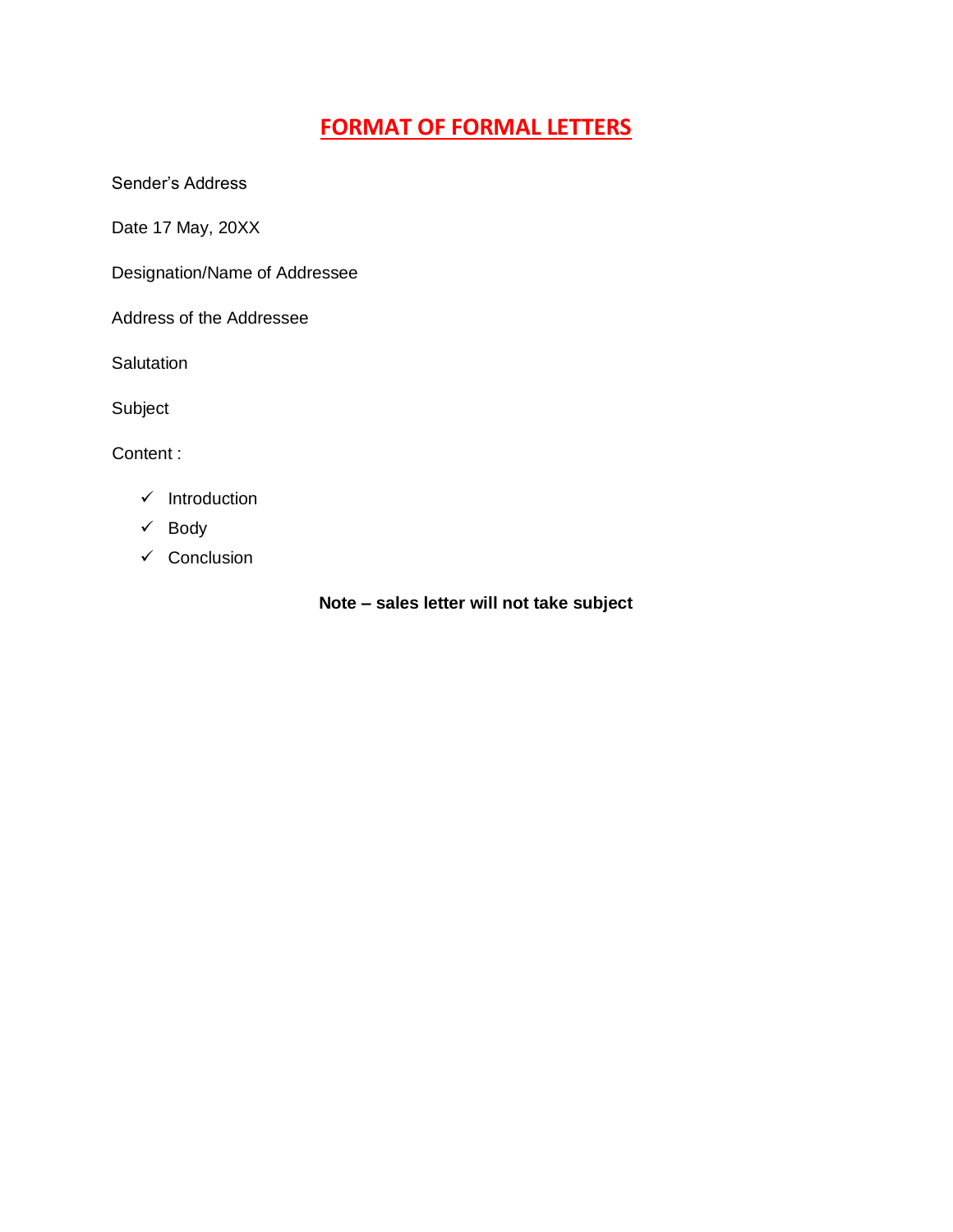### **Format of circular**

Circular No; xxxxxxxx **Date : 12** Nov, 2001

**Title (Max 2 or 3 words)**

**(Addressee)** For all employees/ the staff/CA Foundation batch/the managers

#### **(Body – can be in 2 or 3 paragraphs)**

1<sup>st</sup> Para (It is for the announcement) This is to announce /announce/make you aware to all the employees that the company is organising...............(when)...........

2<sup>nd</sup> Para (Details) Venue /Timing /Dress Code Etc

3<sup>rd</sup> Para (Any other announcement/ can use bullet points or table)

- 1. Everyone is expected to participate
- 2. Winners will be felicitated
- 3. Lots of gifts to be won
- 4. Or If rules /A penalty of .............will have to be paid if rules are not followed
- 5. The management will be looking forward for the participation of all
- 6. Expecting everyone on time, If not stringent action will be taken.

Name of the person

Post

**Designation** 

#### **Sample 1**

Circular No. XX I7 December, 2018

#### **Office working hours**

For all employees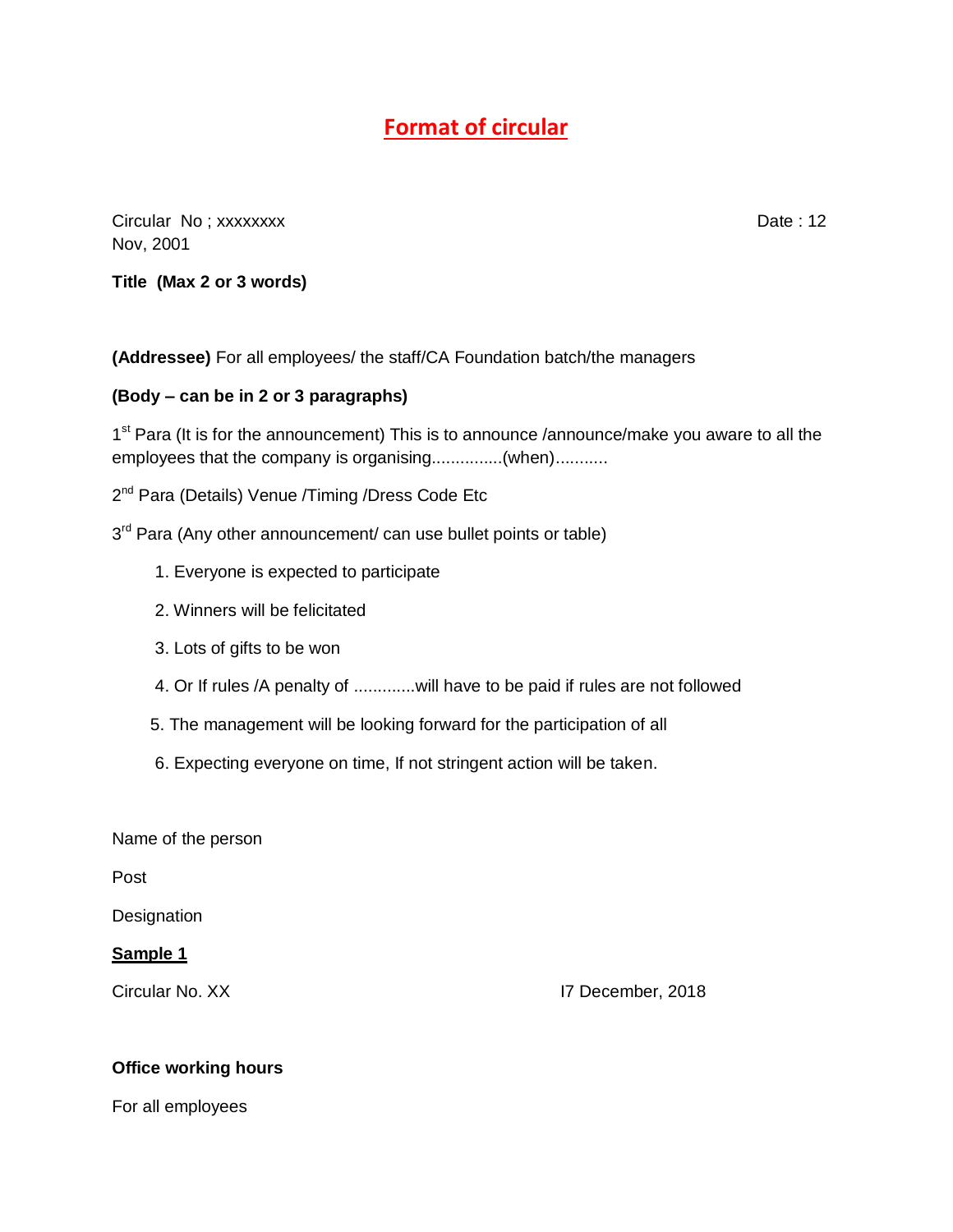This is an official confirmation about the office timings that have to be followed strictly by all the employees. Being an outsourcing organization, we maintain a different pattern of work hours as compared to the normal. It is a sincere request to all employees to follow work timings as per the mentioned guidelines, catering to the US work time

- Working hour 6 pm to 2 am.
- Saturday and Sunday off.
- Meal break from 9:00 am to 9:30 am.

Defaulters will be punished and strict action will be taken against repeated defaulters. In case of emergency or any other exigency, kindly notify the respected Heads in advance.

Simran Thalreja

Manager

### **Format of Memo**

Organisation name

#### Address

**Title (Max 2 or 3 words) Memo /Inter office memo/Office Memo**

- Date : 12<sup>th</sup> November, 2021
- To : Mr R.Gupta, Manager HR
- From : Mr. LK Sharma, Designation
- Reference : AOC /0023
- Subject :  $(3 4$  words) Awaiting production/dispatch

Body – Generally 1 paragraph or 2)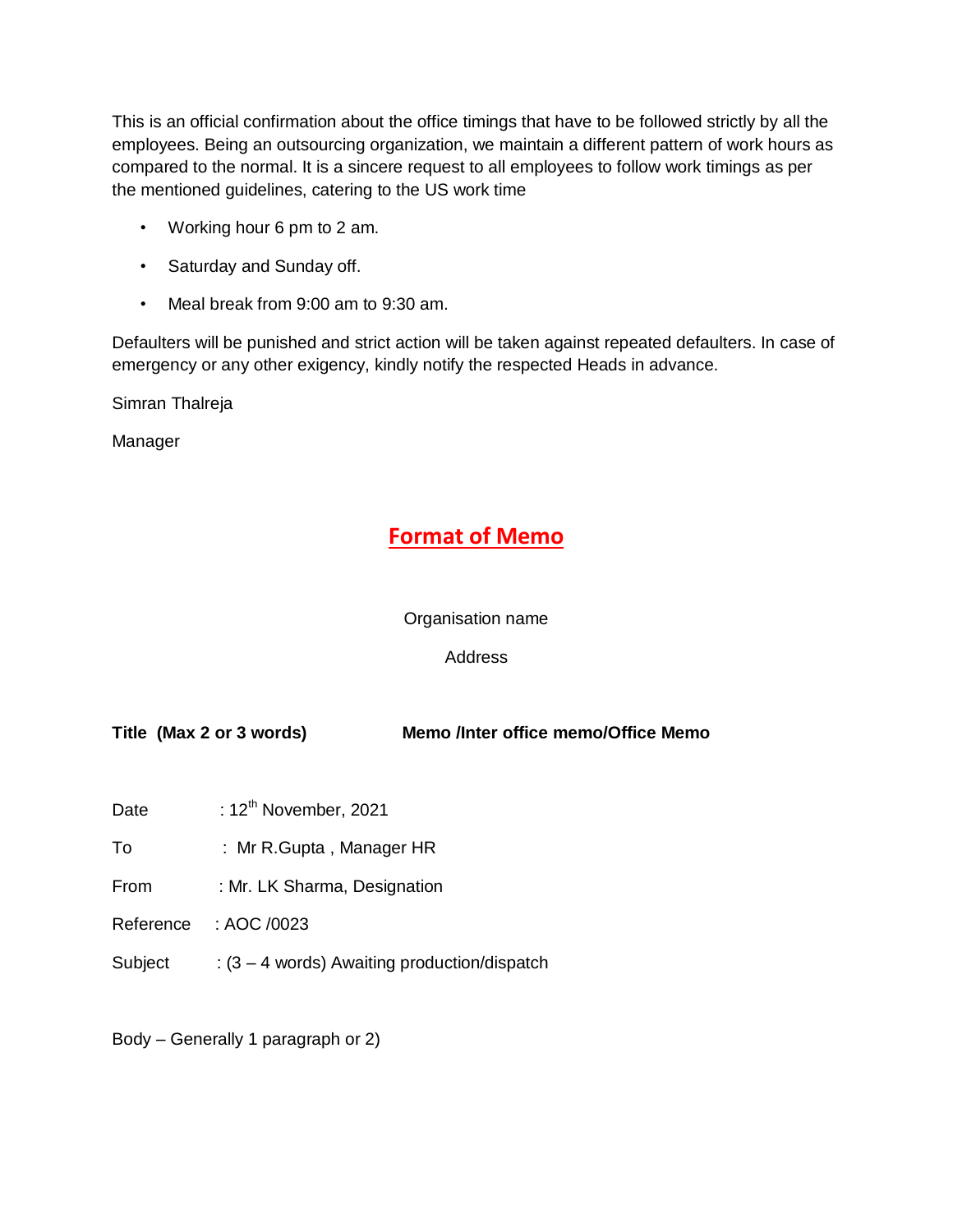Sample 1-

(A memo letter informing the **Office Manager** about the **purchase of office furniture.)** 

#### **ABC Technopolis Ltd.**

#### **65, Nehru Nagar, New Delhi**

Interoffice Memo

Date : 25 July, 2016

To : Office Manager

From : Mr. Ashok Reddy, Purchase Officer

Reference : 216/BM

Subject : Purchase of Office furniture

As desired, the order for the supply of office furniture (chairs and tables, sofa sets) has been placed with Shivshakti Furniture Mart, Kirbi place, New Delhi. The chairs and tables will be supplied in multiple lots. The order will be completed in ten days.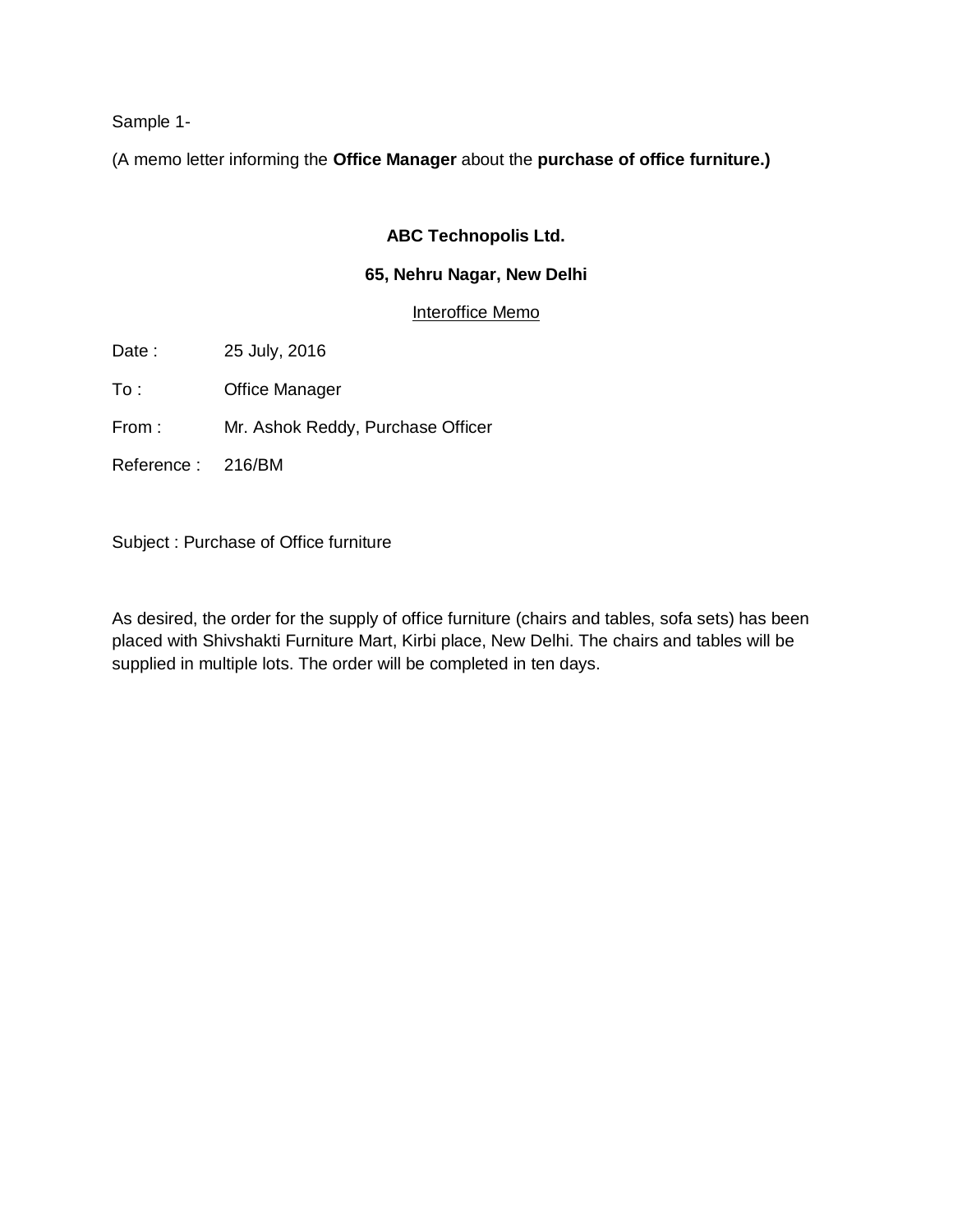## **Format of E mail writing**

From:

To :

Cc:

Bcc:

Subject:

Salutation:

Main Body:

Closing:

Attachments:

Signature line: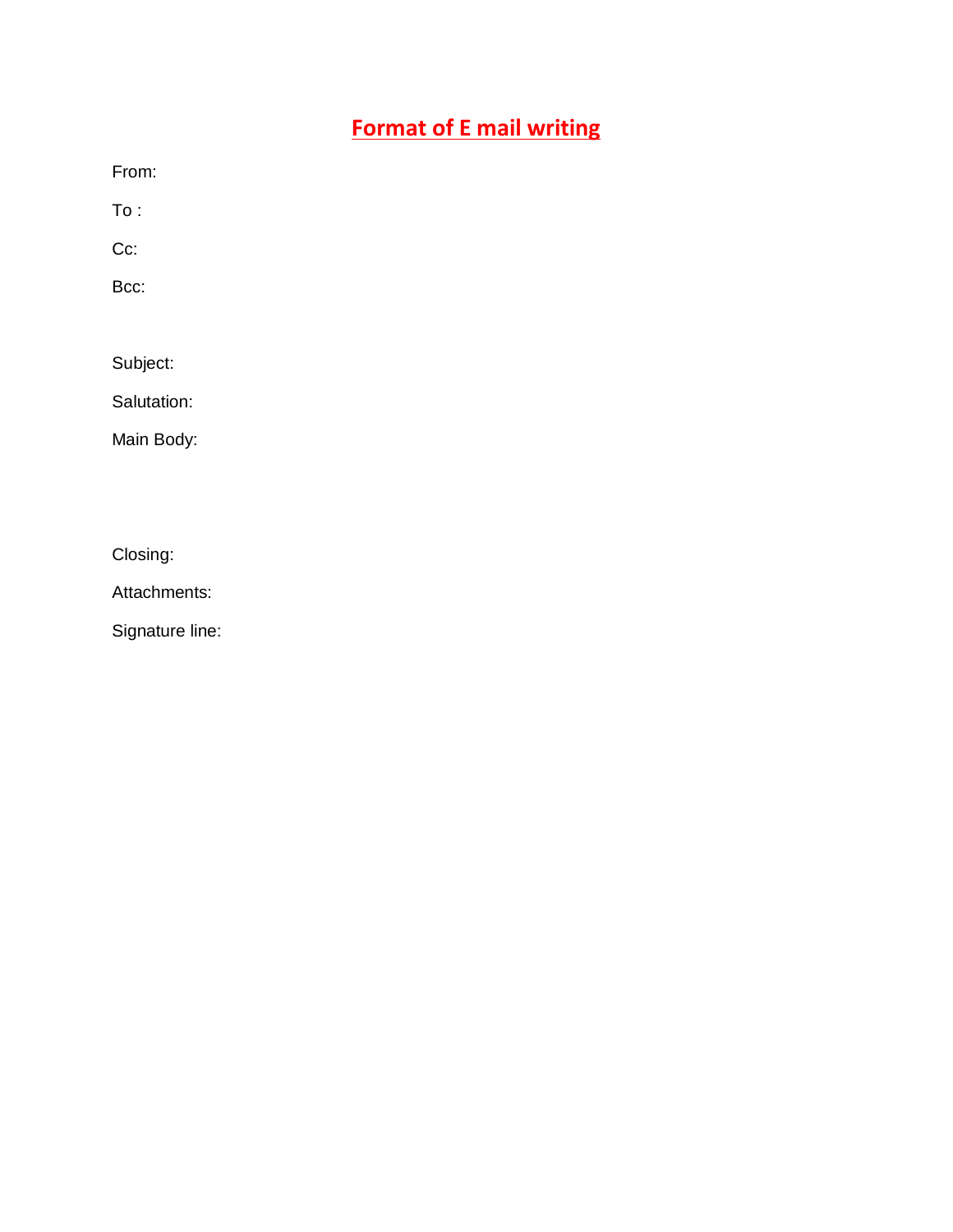### **Format of Resume**

NAME

FATHER'S NAME

PERMANENT ADDRESS

CONTACT

DATE OF BIRTH

NATIONALITY

MARITAL STATUS

#### ACADEMIC QUALIFICATION

| S.  | Qualification   Subject / |               | Institute | Board /    | Year of | Percentage/     |
|-----|---------------------------|---------------|-----------|------------|---------|-----------------|
| No. |                           | <b>Stream</b> |           | University | Passing | <b>Division</b> |
|     |                           |               |           |            |         |                 |
|     |                           |               |           |            |         |                 |

#### WORK EXPERIENCE (If any)

| No | Organisation | Position held | From | ັ |
|----|--------------|---------------|------|---|
|    |              |               |      |   |

#### **HOBBIES**

LANGUAGES KNOWN

REFERENCES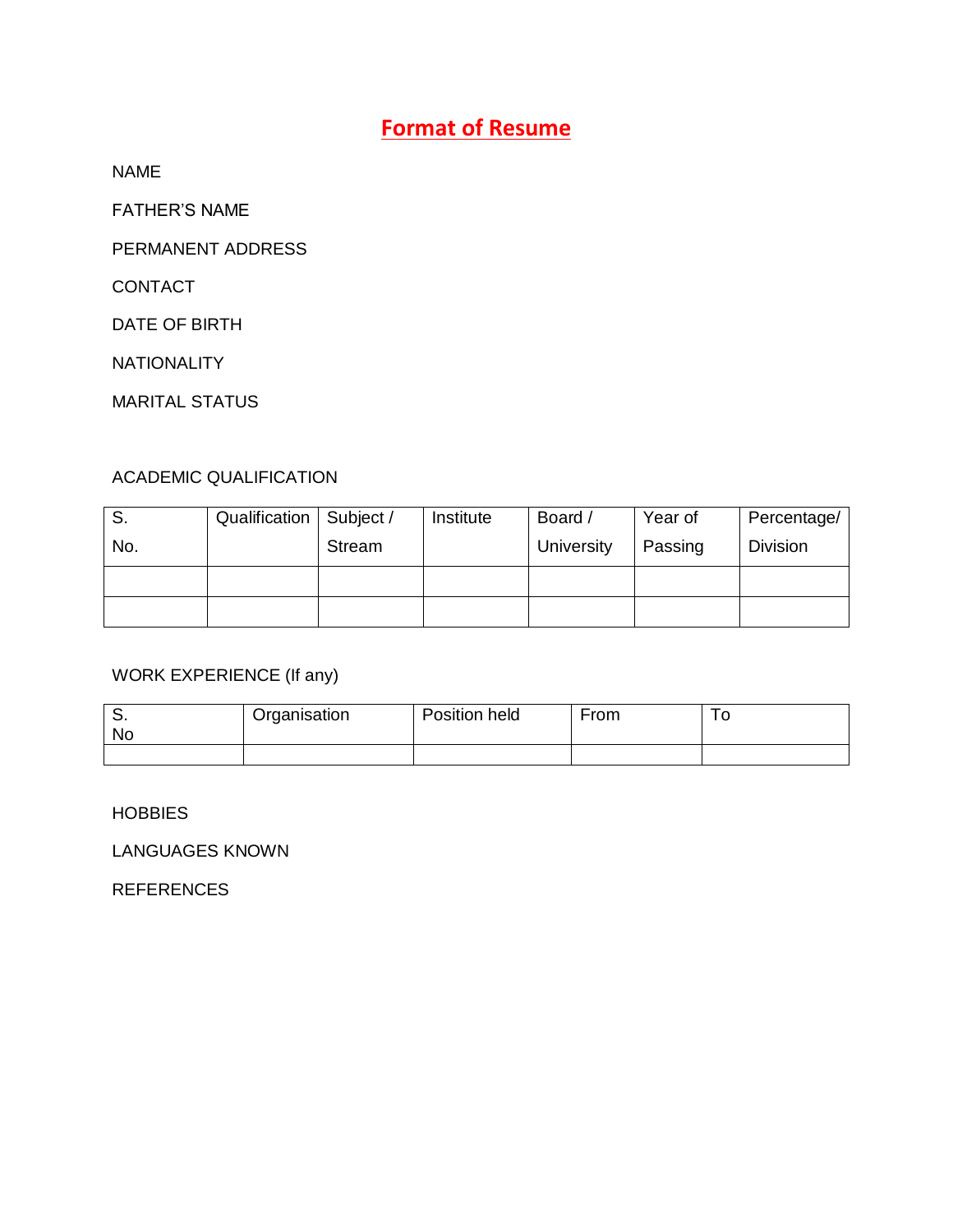### **Format of Functional Resume**

**Name of the candidate**

**Address of the candidate**

**Phone no**

**Email**

**CAREER OBJECTIVE**

**Technical skills**

**PERSONAL SKILLS**

**PROFESSIONAL QUALIFICATION**

**ACADEMIC QUALIFICATION**

**ACHIEVEMENTS AND EXTRACURRICULAR ACTIVITIES**

**PERSONAL DETAILS**

**REFRENCES**

**DECLARATION**

**DATE**

**PLACE NAME**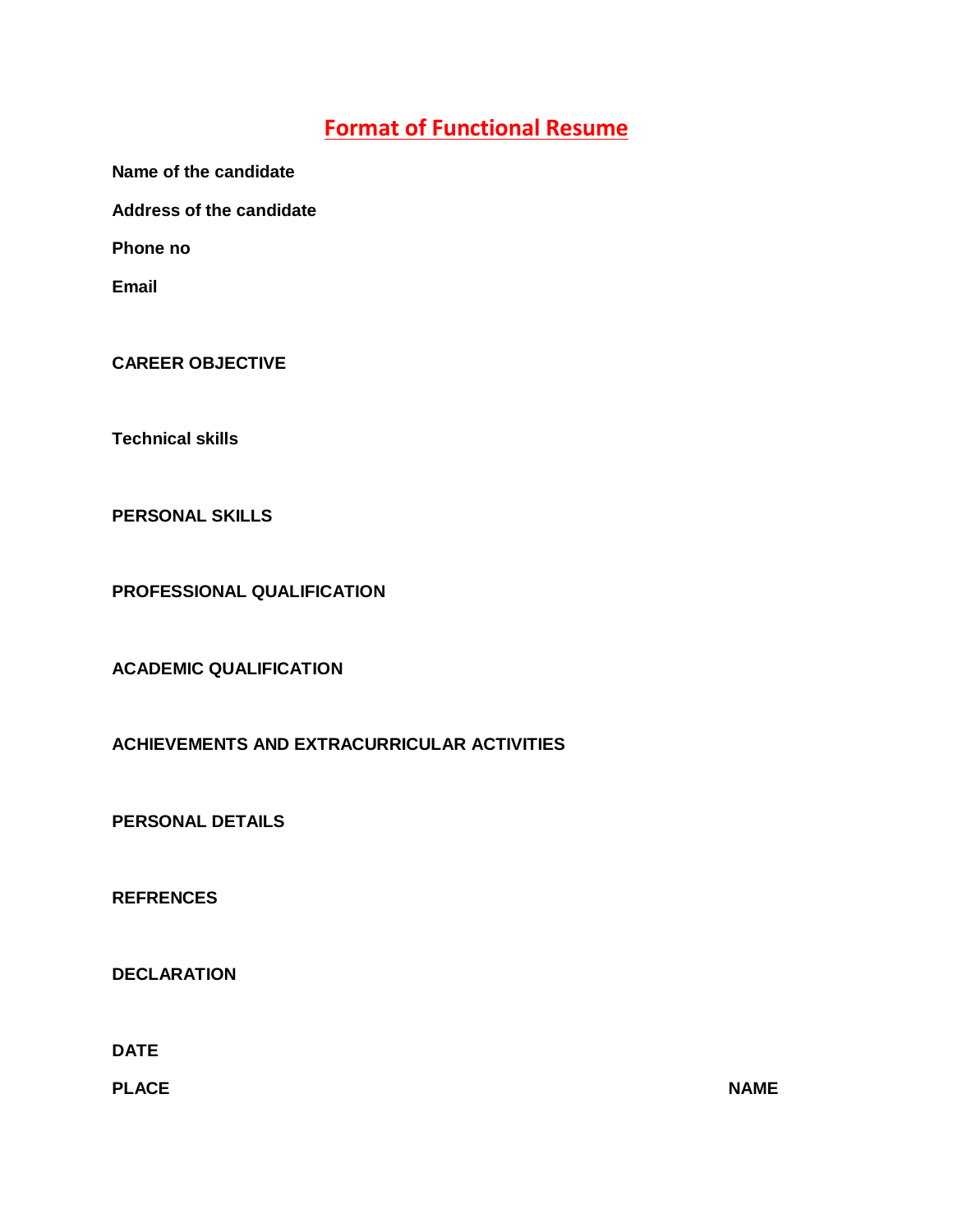### **Format of Chronological Resume**

**Name of the candidate**

**Address of the candidate**

**Phone no**

**Email**

**CAREER OBJECTIVE**

**SUMMARY**

**EXPERIENCE**

**KEY WORK AREAS**

**PROFESSIONAL QUALIFICATION**

**ACADEMIC QUALIFICATION**

**SKILLS**

**PERSONAL DETAILS**

**REFRENCES**

**DECLARATION**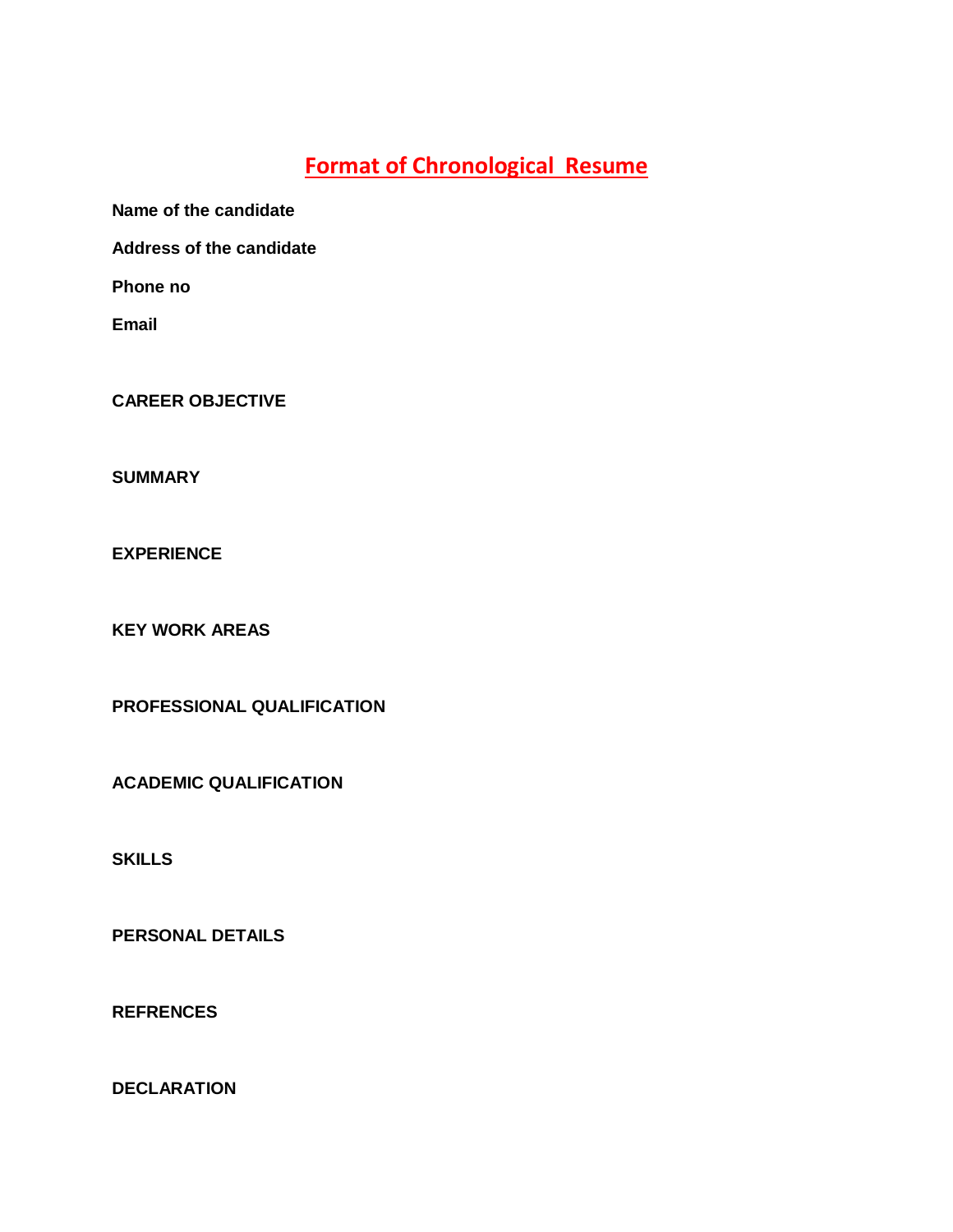#### **DATE**

**PLACE NAME** 

**Format of Combination Resume**

**Name**

**Address**

**Phone**

**Email**

**CAREER OBJECTIVE**

**SUMMARY OF QUALIFICATIONS**

**EDUCATION**

**OVERVIEW OF SKILLS AND EXPERIENCE ACQUIRED THROUGH TRAINING**

**EMPLOYMENT EXPERIENCE** 

**COMPUTER SKILLS** 

**REFERENCES**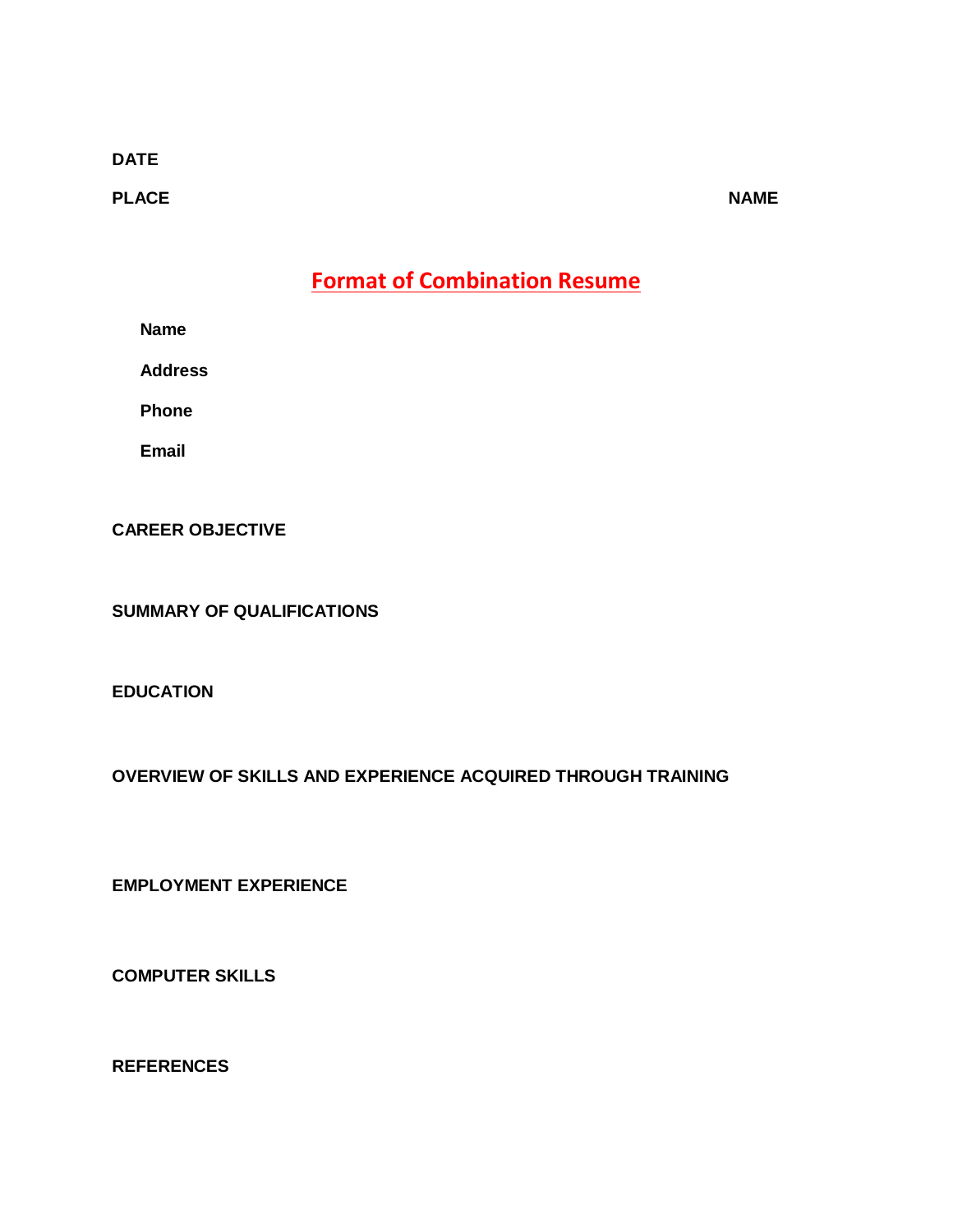#### **DECLARATION**

#### EXAMPLE of resume

**You are Mitali / Mitanshu Joshi, a resident of Green Park, New Delhi. You have recently come across an advertisement from NDTV in `The Hindustan Times' for the post of a senior journalist.** 

| NAME:                             | Mitali Joshi    |
|-----------------------------------|-----------------|
| <b>FATHER'S NAME:</b>             | Dr. R.P Joshi   |
| PERMANENT ADDRESS: 20 Bailey Road |                 |
|                                   | South Extension |
|                                   | Delhi           |
| CONTACT:                          | 989XXXXXXX      |
| DATE OF BIRTH:                    | 22 XX, XXX      |
| <b>NATIONALITY:</b>               | Indian          |
|                                   |                 |
| <b>MARITAL STATUS:</b>            | Single          |

#### ACADEMIC QUALIFICATION

#### ACADEMIC QUALIFICATION

| S.  | Qualification | Subject /         | Institute        | Board /           | Year of | Percentage/     |
|-----|---------------|-------------------|------------------|-------------------|---------|-----------------|
| No. |               | Stream            |                  | <b>University</b> | Passing | <b>Division</b> |
|     | Higher        | <b>Humanities</b> | Loreto           | <b>CBSE</b>       | 2007    | 85%             |
|     | Secondary     |                   | Convent          |                   |         |                 |
|     |               |                   | <b>Bangalore</b> |                   |         |                 |
|     | B.A. (Hons.)  | English           | St. Mary's       | Delhi             | 2010    | Division        |
|     |               |                   | College          | <b>University</b> |         |                 |
|     | M.A.          | English           | St.              | <b>Delhi</b>      | 2012    | <b>Division</b> |
|     |               |                   | Stephen's        | <b>University</b> |         |                 |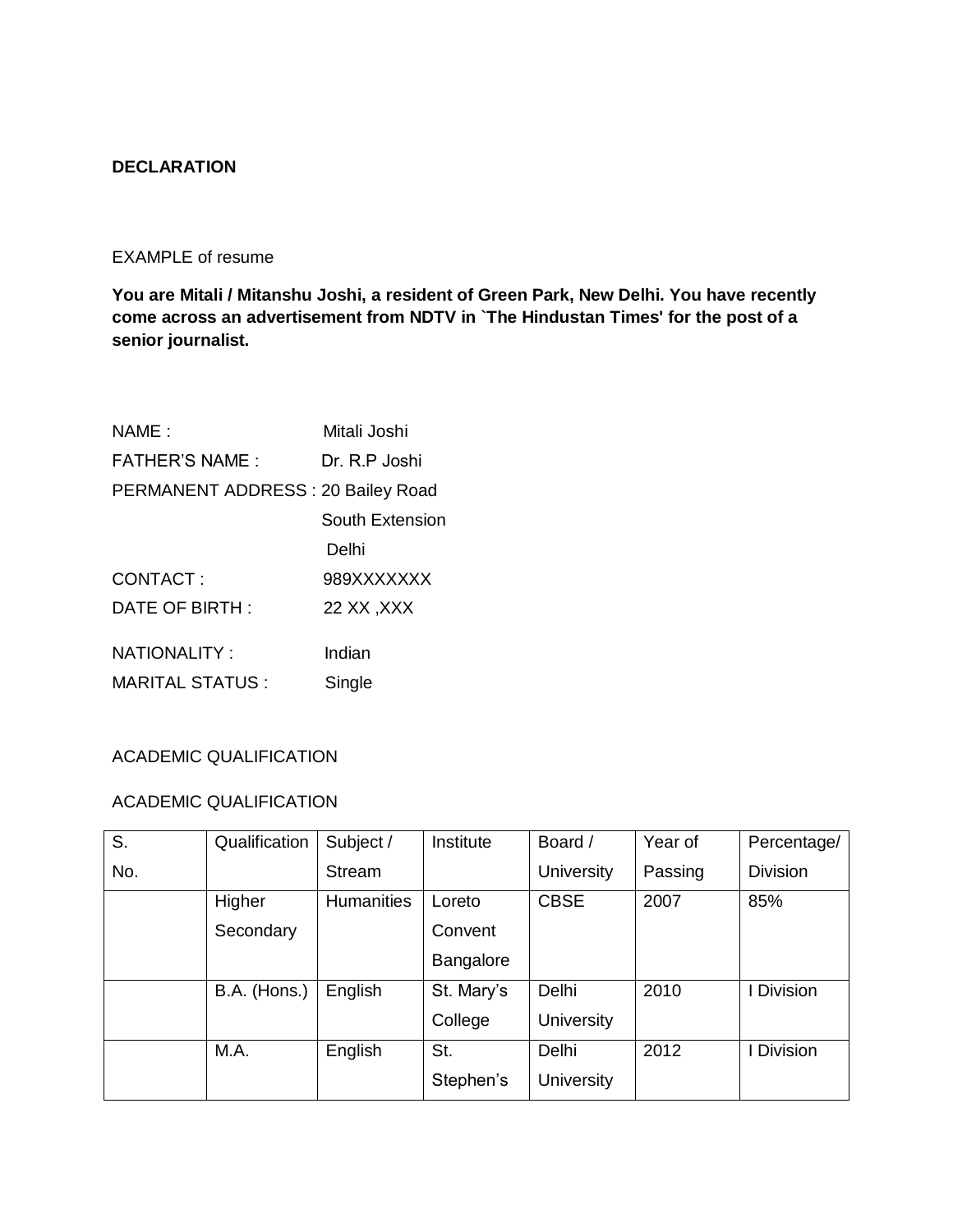#### WORK EXPERIENCE (If any)

| <b>No</b> | Organisation                 | Position held | From     | l O          |
|-----------|------------------------------|---------------|----------|--------------|
|           | $\mathop{}\mathsf{re}$ helka | Senior Intern | uly 2012 | January 2016 |

HOBBIES : Interacting with people and reading novels

LANGUAGES KNOWN : English, French and Hindi

REFERENCES : i) Ms. Indu Malhotra, C.M.O., Bangalore. Ph 9898765476

> ii) Ms. Shalini Malik, Editor, Tehelka Ph- 999996789

**Q2 You have recently qualified CA Intermediate and willing to join practical training(\*Application for article ship training)**

**Draft a Functional resume highlighting your**

**Education**

**Technology skills**

#### **Achievement**

Rahul Verma UV Block ,Pitampura New Delhi 110000 Ph 91 – 88996655 [Rahulverma06@gmail.com](mailto:Rahulverma06@gmail.com)

#### **CAREER OBJECTIVE**

Seeking to be a part of an organization where I can leverage my knowledge, skills and put an effective use to my analytical understanding and professional competence in the areas of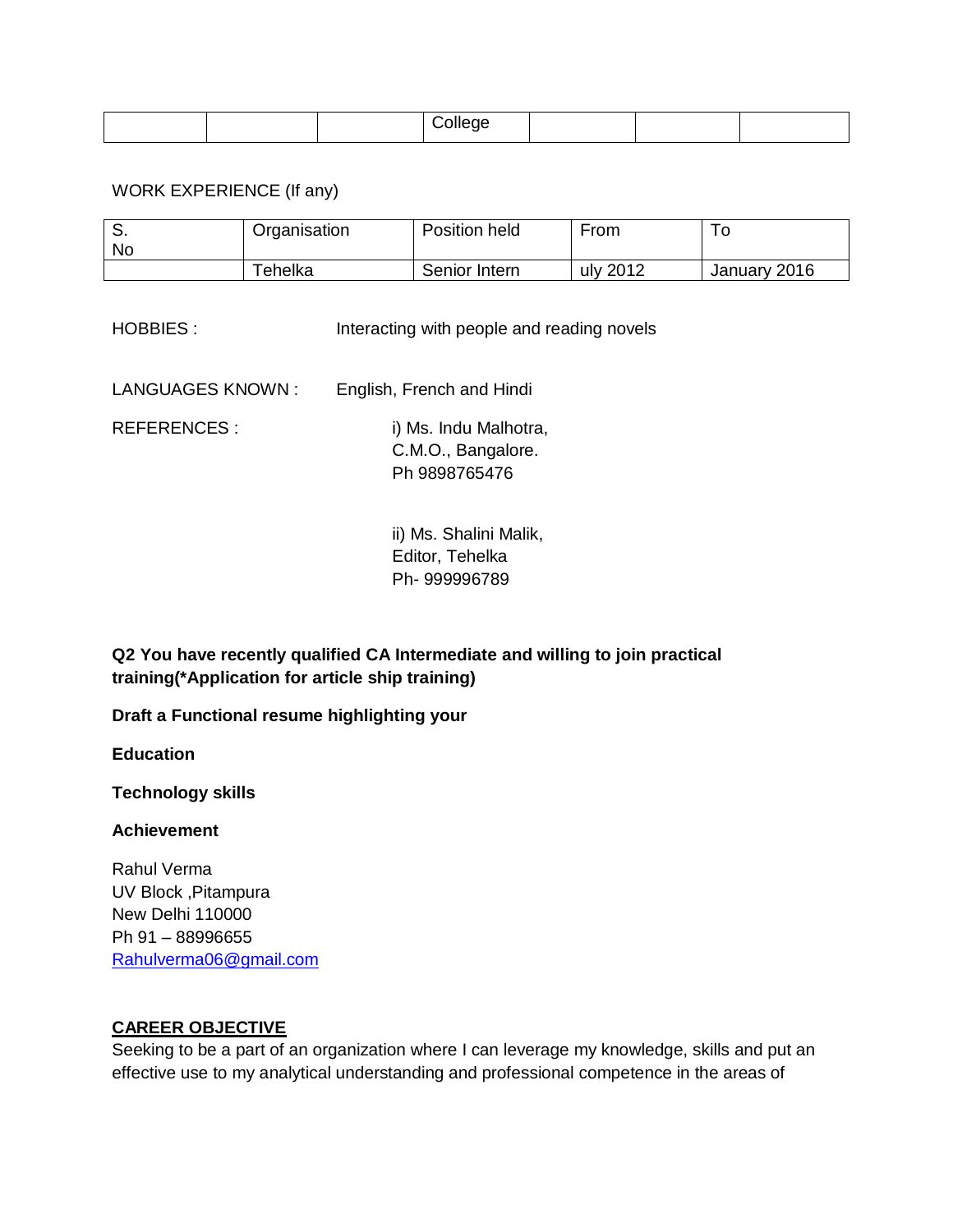auditing, taxation and accounting, so as to align self development with organizational development.

#### **TECHICAL SKILLS**

- Comprehensive understanding of MS office
- Knowledge of Accounting standards, Taxation, Cooperate Law.
- Working knowledge of accounting soft wares Tally ERP .9
- Completed information of Technology training and Orientation Training course of ICAI.

#### **PERSONAL SKILLS**

- Excellent written and verbal communication
- Organized and focused approach.
- Time management skills
- Ability to work both in a team and individually.

#### **PROFESSIONAL QUALIFICATION**

| <b>YEAR</b> | <b>COURSE</b>        | <b>NAME OF</b><br><b>INSTITUTION</b> | <b>MARKS</b> | <b>RANK</b>   |
|-------------|----------------------|--------------------------------------|--------------|---------------|
| Nov '20     | CA Intermediate      | <b>ICAI</b>                          | 620/800      | <b>AIR 26</b> |
| Nov '19     | <b>CA Foundation</b> | <b>ICAI</b>                          | 350/400      | <b>AIR 30</b> |

#### **ACADEMIC QUALIFICATION**

| <b>YEAR</b>    | <b>COURSE</b>              | <b>NAME OF INSTITUTION</b>     | <b>PERFORMANCE</b> |
|----------------|----------------------------|--------------------------------|--------------------|
| <b>MAY '20</b> | <b>B.COM</b> (Hons) Sem II | <b>SRCC College, New Delhi</b> | <b>SGPA 8.90</b>   |
| <b>DEC '19</b> | B.COM (Hons) Sem I         | <b>SRCC College, New Delhi</b> | <b>SGPA 8.75</b>   |
| 2019           | Higher secondary           | <b>DAV Public School</b>       | 97.5%              |
|                |                            | ,Pitampura                     |                    |
| 2017           | Secondary (ICSE)           | <b>DAV Public School</b>       | 95.6%              |
|                |                            | ,Pitampura                     |                    |

#### **ACHIEVEMENTS AND EXTRA CURRICULAR ACTIVITES**

- Secured AIR 30 in CA Foundation Nov'19
- Secured AIR 26 in CA Intermediate Nov'20
- Secretary of commerce society in SRCC college.
- School topper in debate.
- Volunteer in various NGO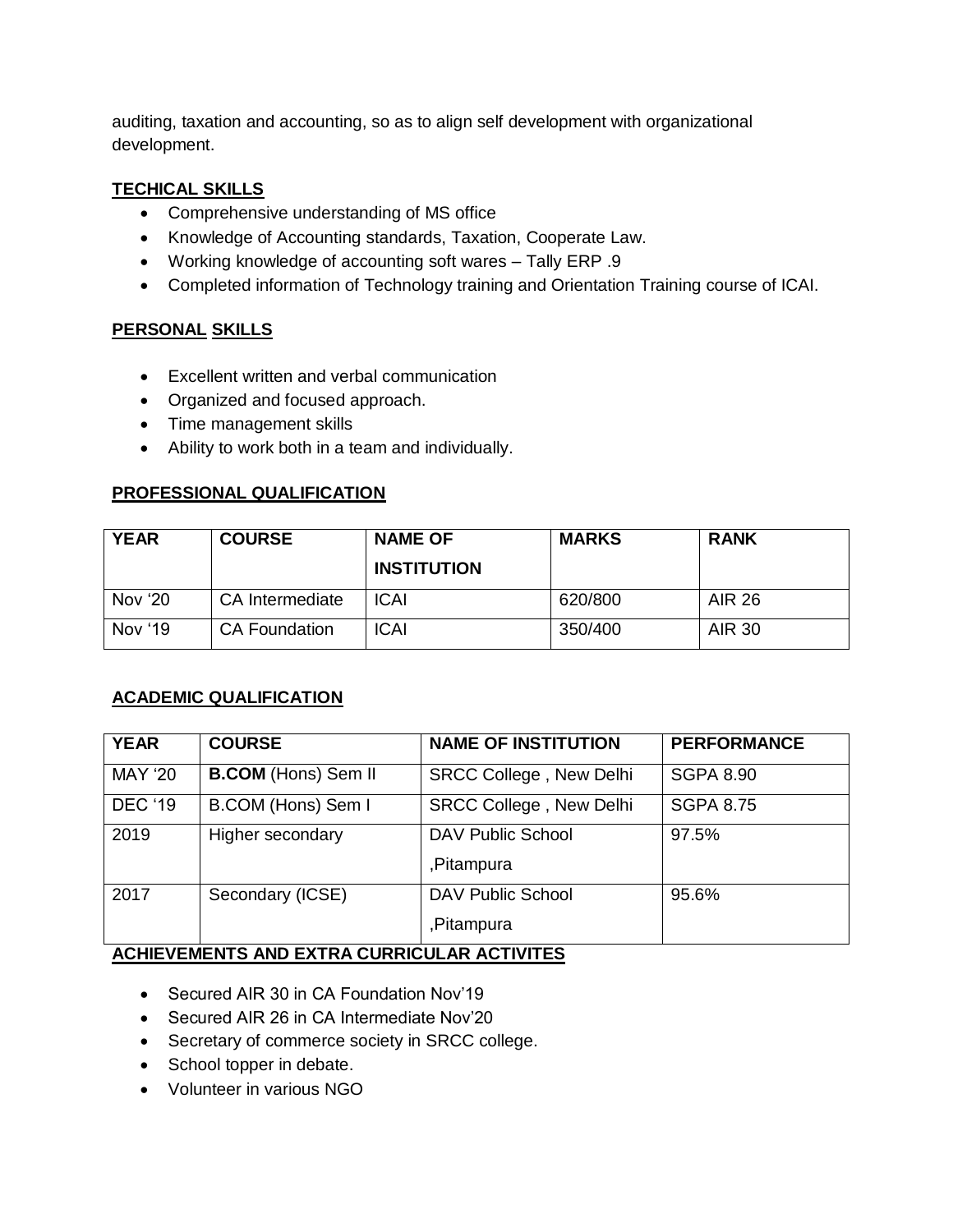#### **PLACE** – New Delhi **NAME** – Rahul Verma **PERSONAL DETAILS**

DATE OF BIRTH 24<sup>TH</sup> JULY

Marital status Sngle

Languages Known Hindi/English

#### **REFRENCES**

Available on request

#### **DECLARATION**

I solemnly declare that all the above information is correct to the best of my knowledge and belief.

**DATE** – 12/09/2021

**Q2 - You are Raghav Shetty . You would like to apply for a post of Senior laboratory technician . Draft a combination resume** 

#### **RAGHAV SHETTY**

1207, Minto Road

Pune, Karnataka.

Tel: 954XXXXXXX /

email: [rgshetty@ymail.com](mailto:r_shetty@ymail.com)

#### **CAREER OBJECTIVE**

Seeking to work for a progressive organisation at the post of a **Laboratory Technician, Junior Technologist or Quality Control Assistant** within the Food Processing, Pharmaceutical or Chemical Manufacturing industry which will provide opportunities to utililize my skills & abilities.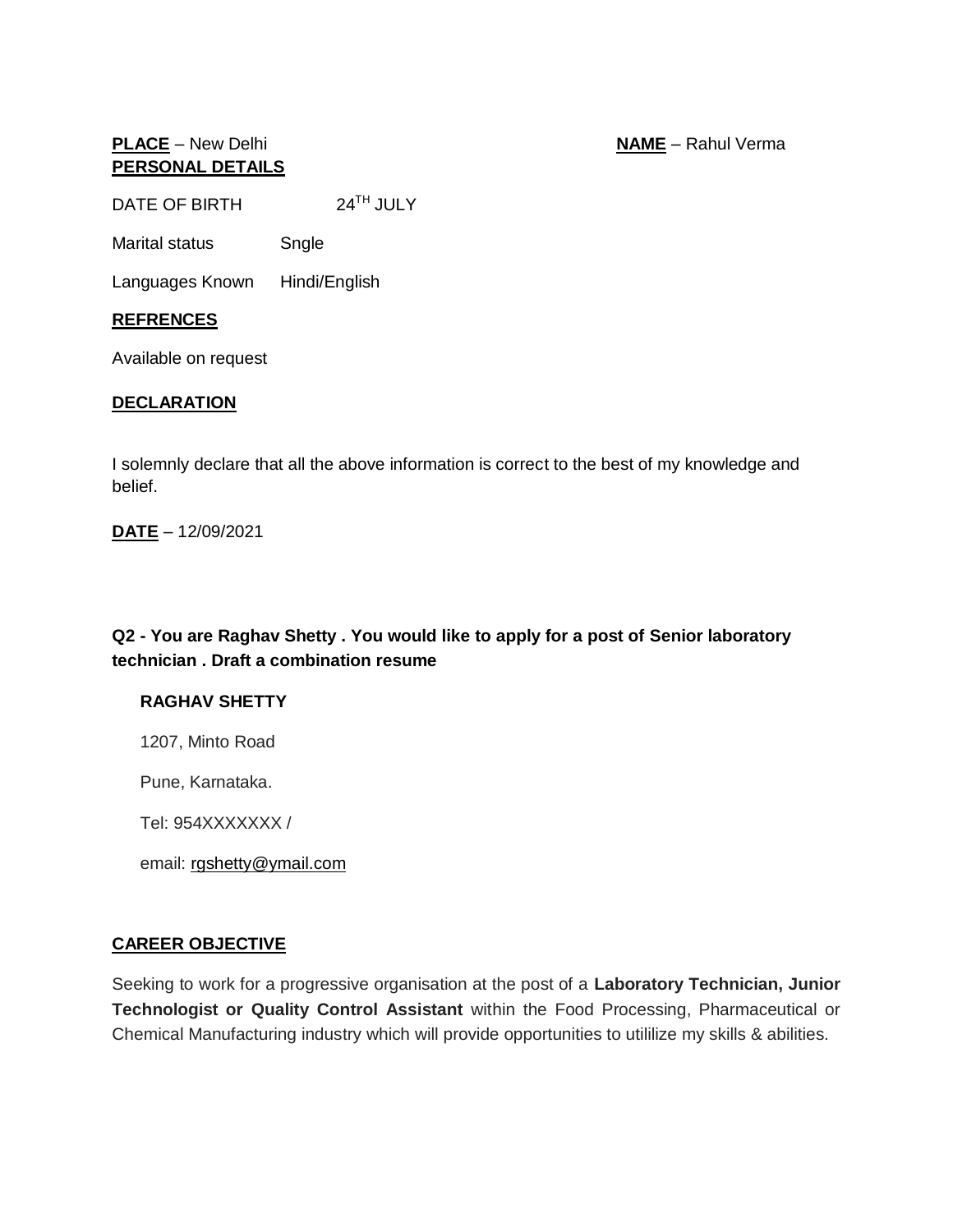#### **SUMMARY OF QUALIFICATIONS**

In-depth understanding of the manufacturing process of Foods and Pharmaceuticals including Research, Product Testing, In-Process Control, Production Planning, Process Operations, Statistical Quality Control, Experimental Techniques, Product Development and Technical Documentation.

Have a hands-on training and laboratory experience along with the competency to conduct detailed experiments and testing, interpret their results and prepare written reports for them.

I am an enthusiastic, industrious and creative individual and possess strong analytical, investigative, decision making, and communication skills.

#### **EDUCATION**

JINDAL COLLEGE OF APPLIED ARTS

Pune, Maharashtra.

#### **B. Tech in Food and Drug Technology (3 year Undergraduate Programme)**

- Major Areas of Study:
- Practices of Food Manufacturing
- Processing Operations
- Statistical Quality Control
- Pharmacology
- Analytical Chemistry
- Food Science & Nutrition

#### **OVERVIEW OF SKILLS AND EXPERIENCE ACQUIRED THROUGH TRAINING**

- Carried out detailed analysis of foods utilising modern instrumentation.
- Identified possible risk factors such as toxins, contaminations and foreign bodies using practical applications of microbiology in testing pharmaceuticals and foods.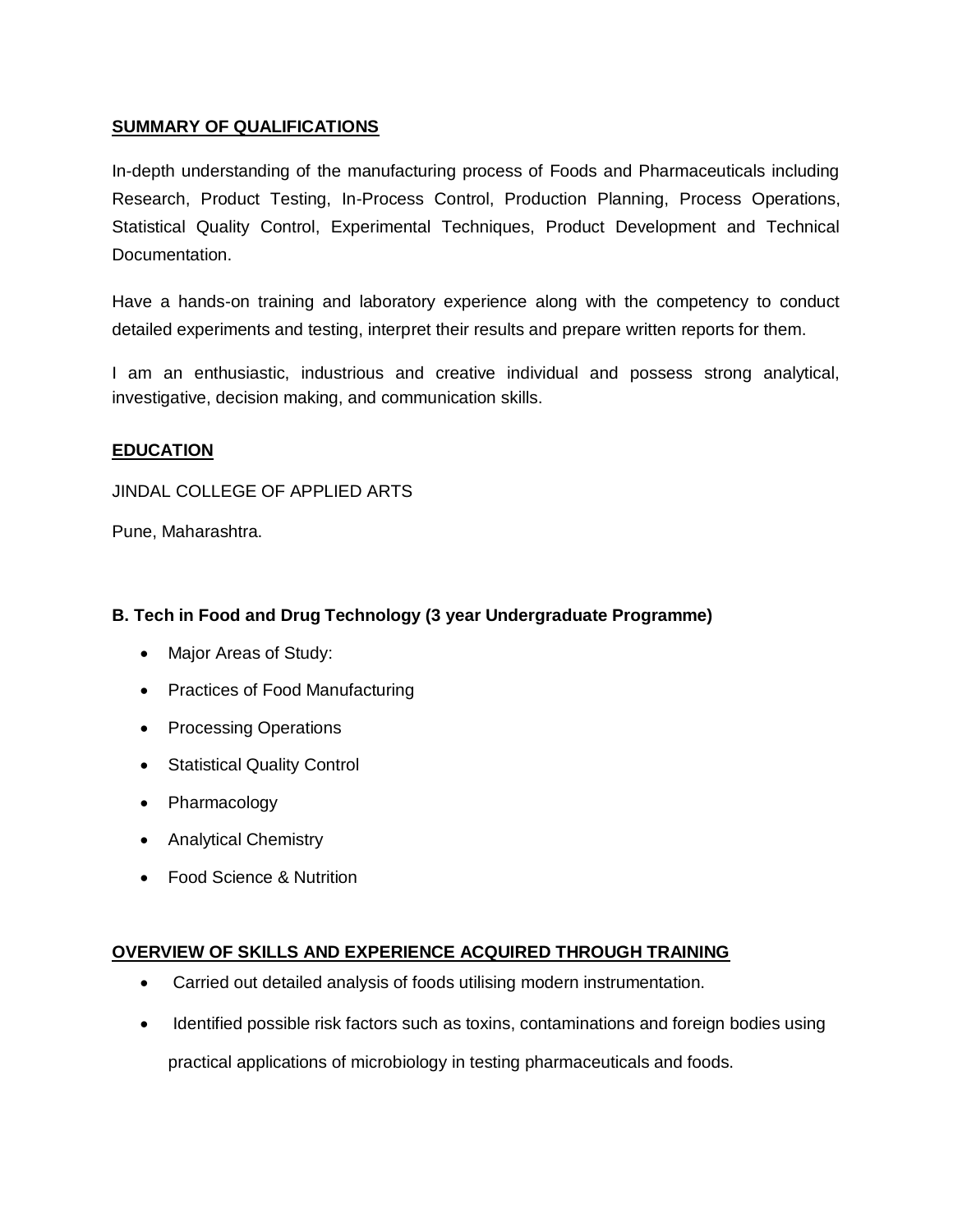- Carried out tests on numerous products in a laboratory for quality and product substitution.
- Studied in depth about the rules and regulations that control the market.
- Employed techniques of analysis involving electrochemical, spectroscopy, gas chromatography, and high-pressure liquid chromatography (HPLC).

#### **EMPLOYMENT EXPERIENCE JB CHEMICALS**

Pune, Maharashtra 2005 – 2017

Sales Manager (full – time)

- Ensured that excellent service was provided to customers after identifying their needs and providing appropriate product information.
- Tracked, recorded and verified the shipping of products from warehouses across the country.
- Was awarded "Most Promising Employee" and "Pinnacle Award" for reliability and commitment to delivering great customer service.

#### $\bullet$ **COMPUTER SKILLS**

- Proficient in the use of advanced testing instruments including XYZ Testing Suite.
- Expert in the use of Microsoft Word, Excel and PowerPoint.
- Possess the ability to quickly and independently learn new computer applications.

#### **REFERENCES**

Available upon request

#### **DECLARATION**

I solemnly declare that all the above information is correct to the best of my knowledge and belief.

Date:

Place: (RAGHAV SHETTY)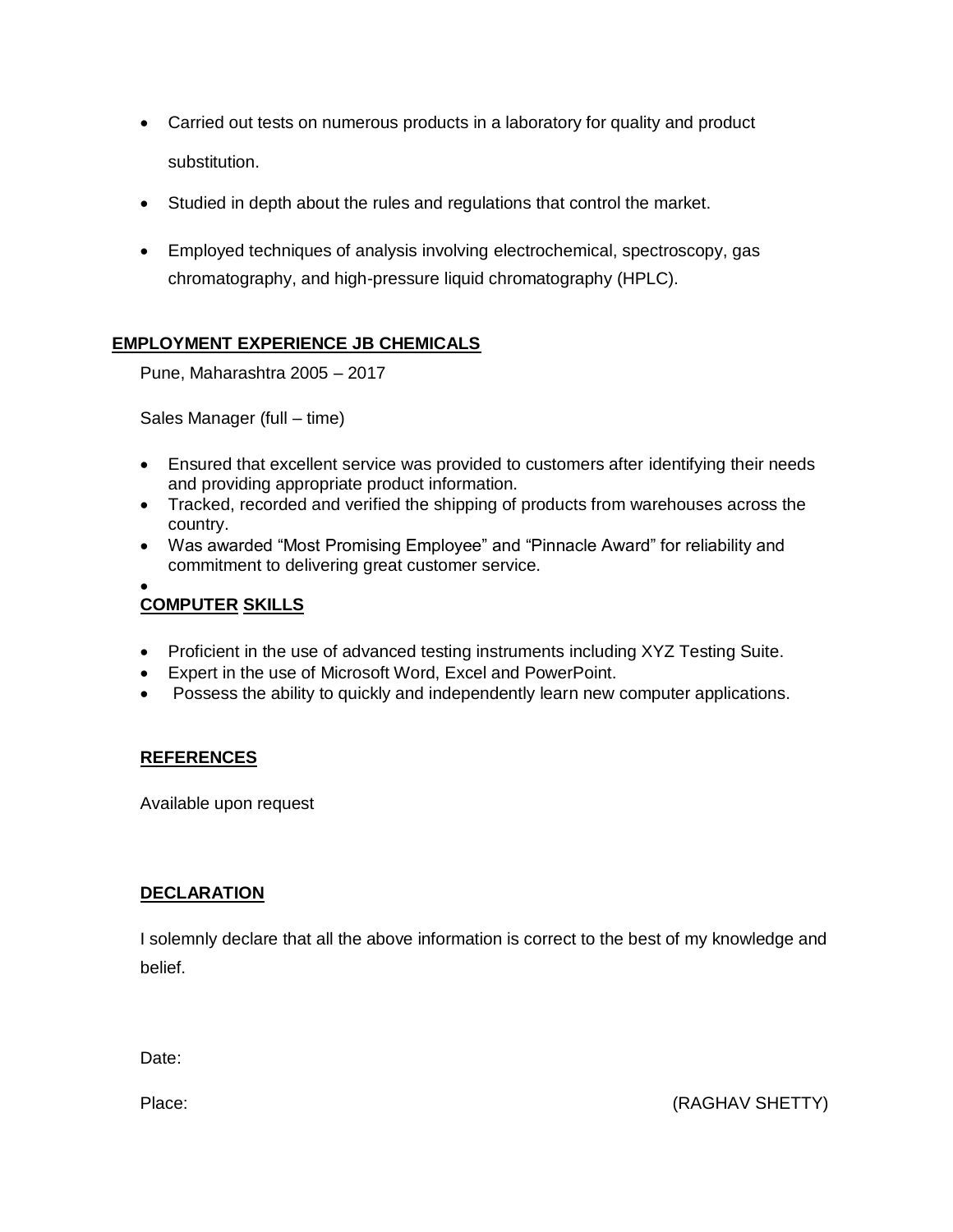**Q – DRAFT A Chronological RESUME FOR Aryan Rana , a resident of New Delhi ,a qualified CA with an experience of over 15 years in two organization. Aryan Rana wants to switch his jobs and is applying to one of big companies.**

Aaryan Rana UC Block ,Pitampura New Delhi 110000 Ph 91 – 88996655 [aaryanrana0606@gmail.com](mailto:aaryanrana0606@gmail.com)

#### **CAREER OBJECTIVE**

Seeking an opportunity in an evolving and challenging environment which would put my skills to test and help me acquire new skills to add value to the organization as well as become an accomplished professional.

#### **SUMMARY**

- CA with 2 years of experience in Audit and Assurance services.
- Experience in handling large listed companies and multi national companies.
- Expert knowledge of Accounting standards (Ind AS, IFRS, US GAAP)
- Extensive knowledge of cooperate Law and compliance matter.
- Experience of managing teams.

#### **EXPERIENCE**

| <b>XYZ Corp LTD</b><br>Gurgoan              | 2015 till date                                                 |
|---------------------------------------------|----------------------------------------------------------------|
| <b>Designation</b><br><b>Key Work Areas</b> | Senior manager Audit and accounting Advisory                   |
|                                             | leading statutory audits and reviewed assignments<br>$\bullet$ |
|                                             | <b>GAAP</b> conversion assignments                             |
|                                             | SOX testing for US based clients                               |
|                                             | Pitching for new clients.                                      |
|                                             | Client management                                              |
| <b>ABC Company</b><br><b>New Delhi</b>      | 20060-02015                                                    |
| <b>Designation</b>                          | <b>Manager - Accounting &amp; Advisory Services</b>            |
|                                             | Accounting advisory to clients.<br>$\bullet$                   |
|                                             | Preparation of financial statements and analysis<br>$\bullet$  |
|                                             | Compliance with direct and indirect taxation                   |

- Compliance with direct and indirect taxation Advisory on Company Law Matter.
-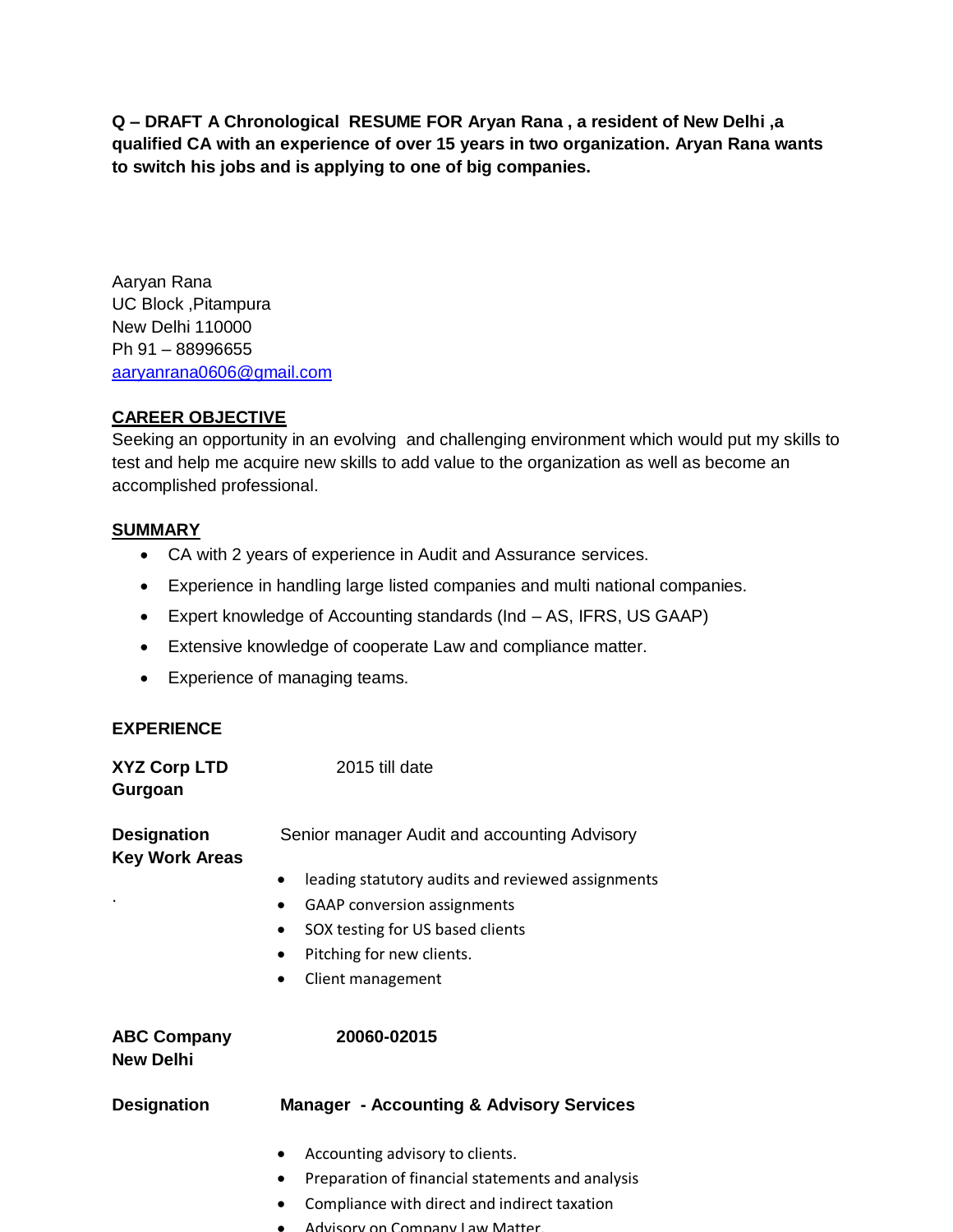**Key Work Areas**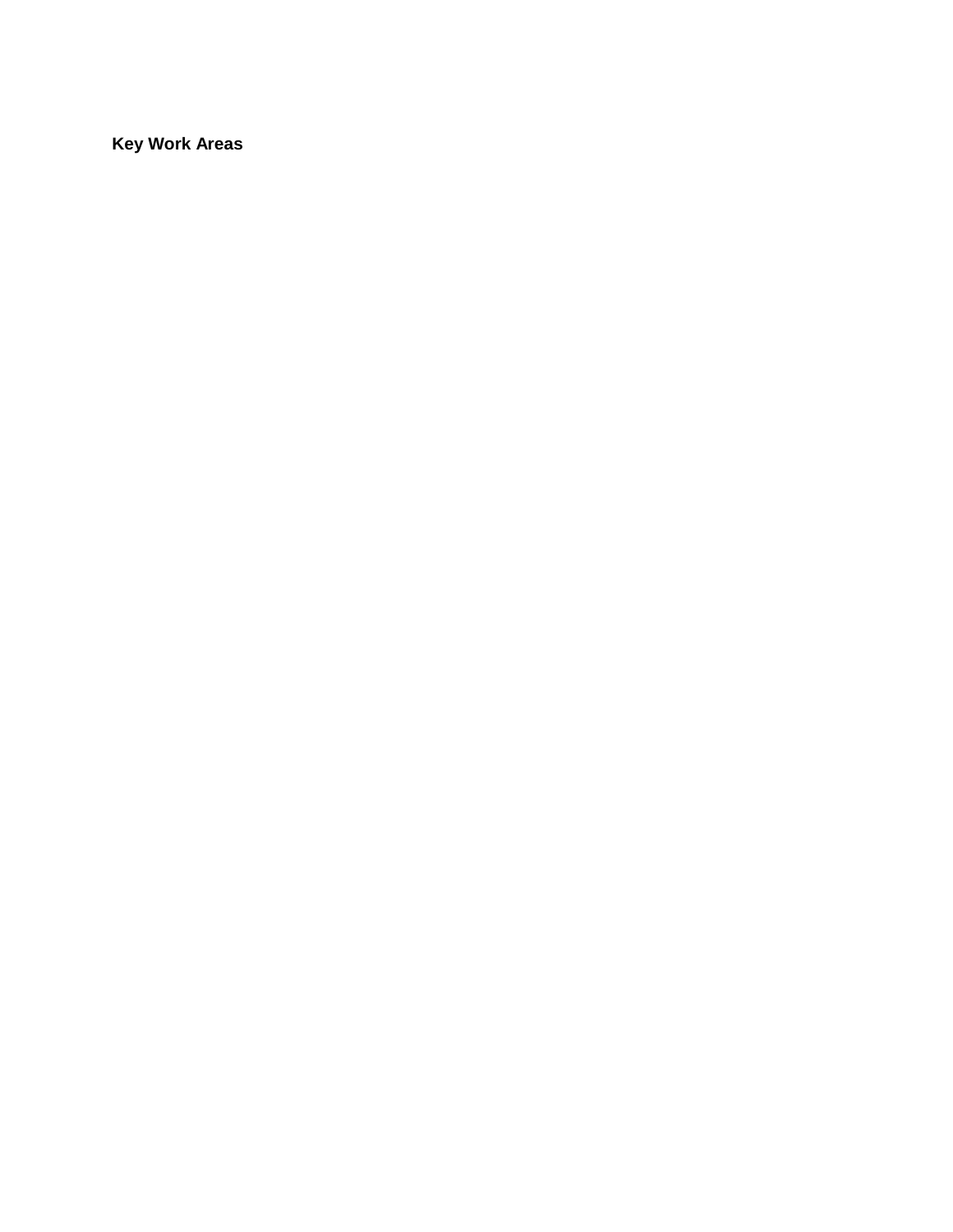#### **PROFESSIONAL QUALIFICATION**

| <b>YEAR</b> | <b>COURSE</b>        | <b>NAME OF</b>     | <b>MARKS</b> | <b>RANK</b>   |
|-------------|----------------------|--------------------|--------------|---------------|
|             |                      | <b>INSTITUTION</b> |              |               |
| May 2006    | <b>CA Final</b>      | <b>ICAI</b>        | 620/800      | <b>AIR 26</b> |
| Nov 2003    | CA Intermediate      | <b>ICAI</b>        | 630/800      | <b>AIR 42</b> |
| Dec 2002    | <b>CA Foundation</b> | <b>ICAI</b>        | 320/400      |               |

#### **ACADEMIC QUALIFICATION**

| <b>YEAR</b> | <b>COURSE</b>              | <b>NAME OF INSTITUTION</b>     | <b>PERFORMANCE</b> |
|-------------|----------------------------|--------------------------------|--------------------|
| 2005        | <b>B.COM</b> (Hons) Sem II | <b>SRCC College, New Delhi</b> | Ist division       |
| 2002        | Higher secondary           | <b>DAV Public School</b>       | 97.5%              |
|             |                            | ,Pitampura                     |                    |
| 2000        | Secondary (ICSE)           | DAV Public School              | 95.6%              |
|             |                            | ,Pitampura                     |                    |

#### **SKILLS**

- Well versed with advanced features of MS Office.
- Certified in Forensic Audits and Fraud detection.
- Working knowledge of accounting softwares like SAR/ ORACLE

#### **PERSONAL DETAILS**

DATE OF BIRTH 14<sup>th</sup> May 198

Marital status Single

Languages Known Hindi/English

#### **REFRENCES**

Available on request

#### **DECLARATION**

I solemnly declare that all the above information is correct to the best of my knowledge and belief.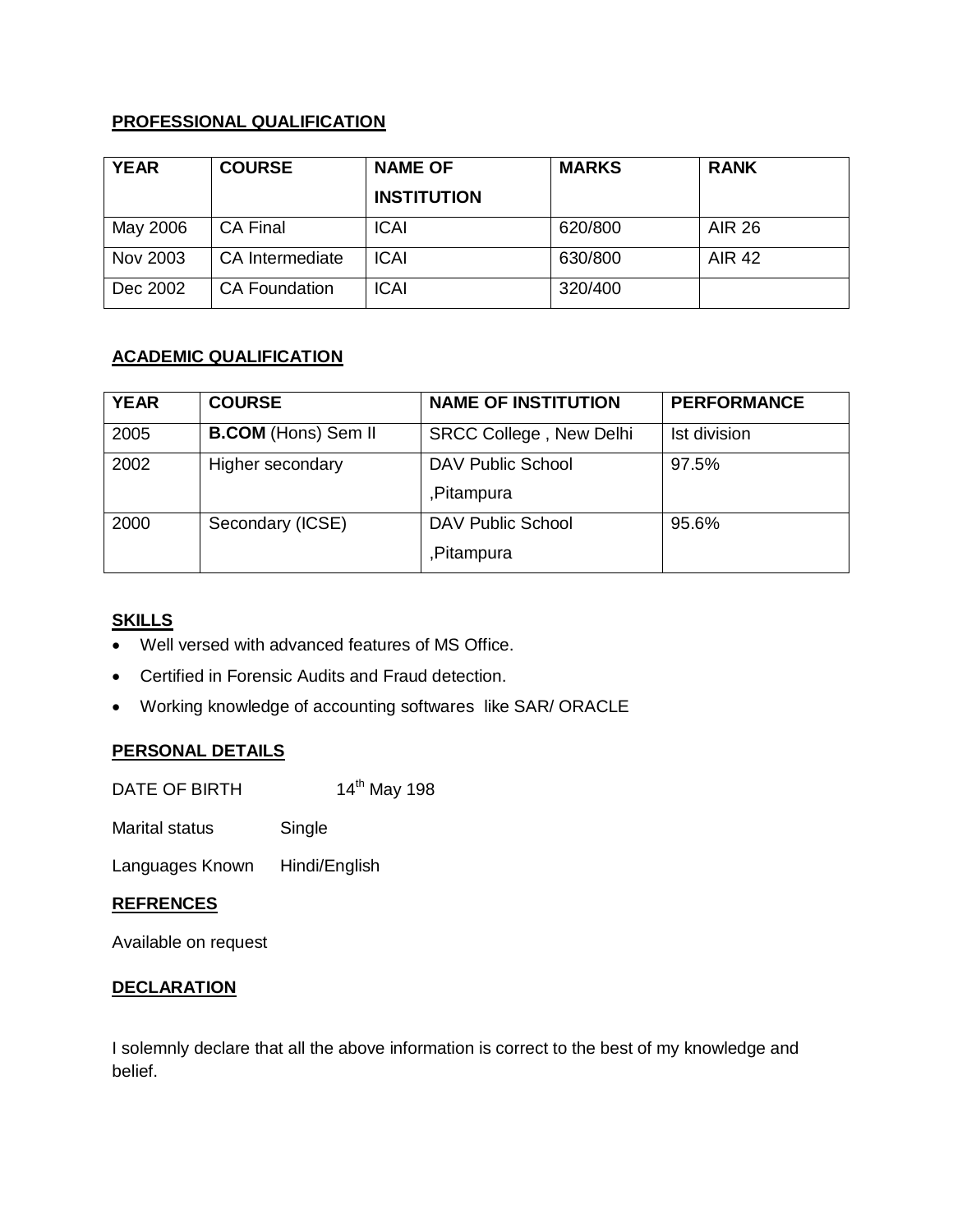**DATE** – 12/09/2021

**PLACE** - New Delhi Name – Aaryan Rana

### **Format of a Cover Letter**

Sender's Address

Date

Designation / Name of Addressee

Address of Addressee

**Salutation** 

Subject

**Content** 

#### 1. **Introduction:**

- The lead sentence should state the position you are pursuing.
- Also mention how you learnt about the opportunity or the company.

#### 2. **Body:**

- Highlight the most relevant skills and experience from your résumé.
- This section of your cover letter should contain a detailed description of what you can offer to the company.
- Therefore, you must make strong associations between your capabilities and the requirements mentioned in the job description.
- Highlight and explain clearly how and why your skills and experience make you a suitable candidate for the job.
- shorter paragraphs rather than one large block of text. Explain why you are interested in the job, and convey your awareness of what the company does to show that you have done careful research already.

#### 3. **Conclusion**:

• Conclude your application letter on an optimistic note, seeking a positive reponse.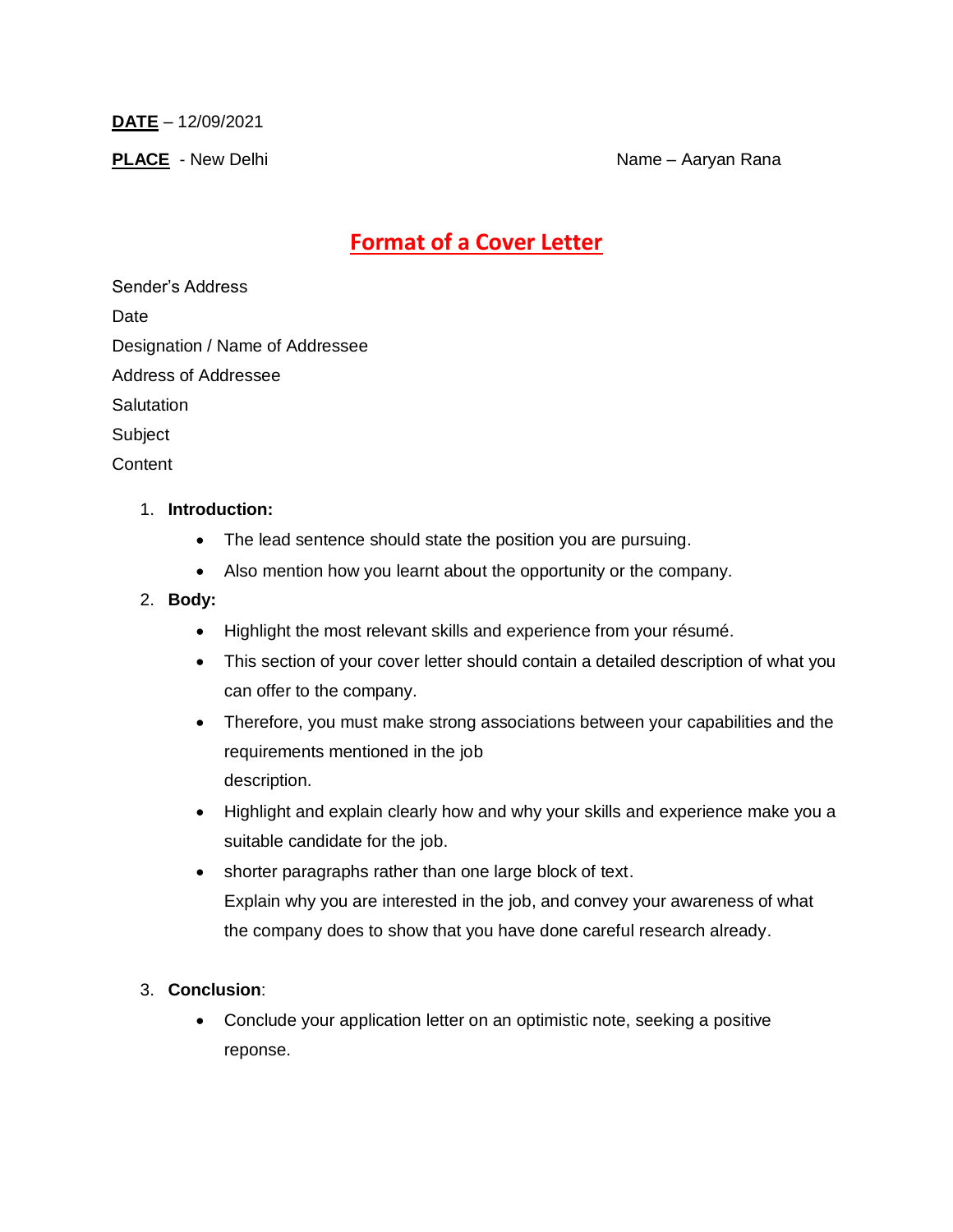• Includeinformation on how you will follow-up, when can an interview or face-toface interaction be fixed.

Complimentary Close

**Signature** (Name in Capital letters)

### Example

B-343, Second Floor Indira Nagar Lucknow, U.P. [kavita.verma@abcmail.com](mailto:kavita.verma@abcmail.com)

July 20, 20XX

H.R. Manager Air Atlantic 237, Safdarjang Enclave Delhi

Dear Ms. Gurung

SUBJECT: Application for the post of Flight Attendant

This is with reference to your advertisement in 'The Times of India' dated July 15, 20XX for the post of flight attendant in Air Atlantic. I wish to apply for the same. I am confident that my dynamic customer service and teamwork skills will make me a strong member of your crew.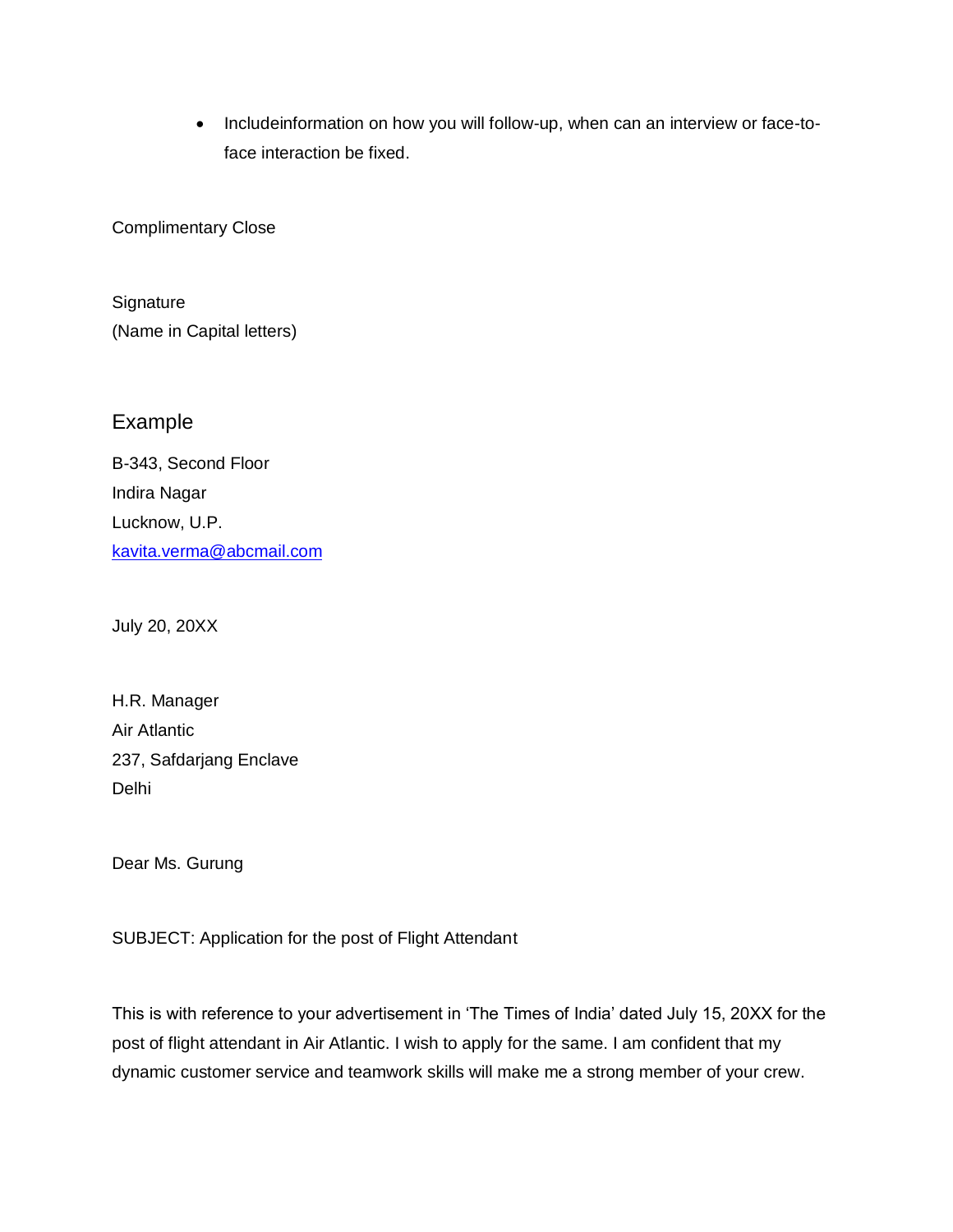My extensive experience in the customer service industry has taught me the value of providing positive, individualized service to all customers. As an award-winning sales representative, I worked one-on-one with clients to make sure all their queries were satisfactorily answered.

As a restaurant host, I ensured each guest's comfort and well-being. As a host, I had to be in constant communication with the wait staff, the kitchen, and the management. My positivity and clear communication skills helped strengthen our team's efficiency and sense of community.

I would bring the same positive energy, prompt service and hospitality to my job as a flight attendant at Air Atlantic. My experience and strength as a team player will also make me a strong crew member.

I look forward to a positive response from your end and the opportunity to present myself in person for an interview/discussion.

**Sincerely** Kavita (Kavita Verma)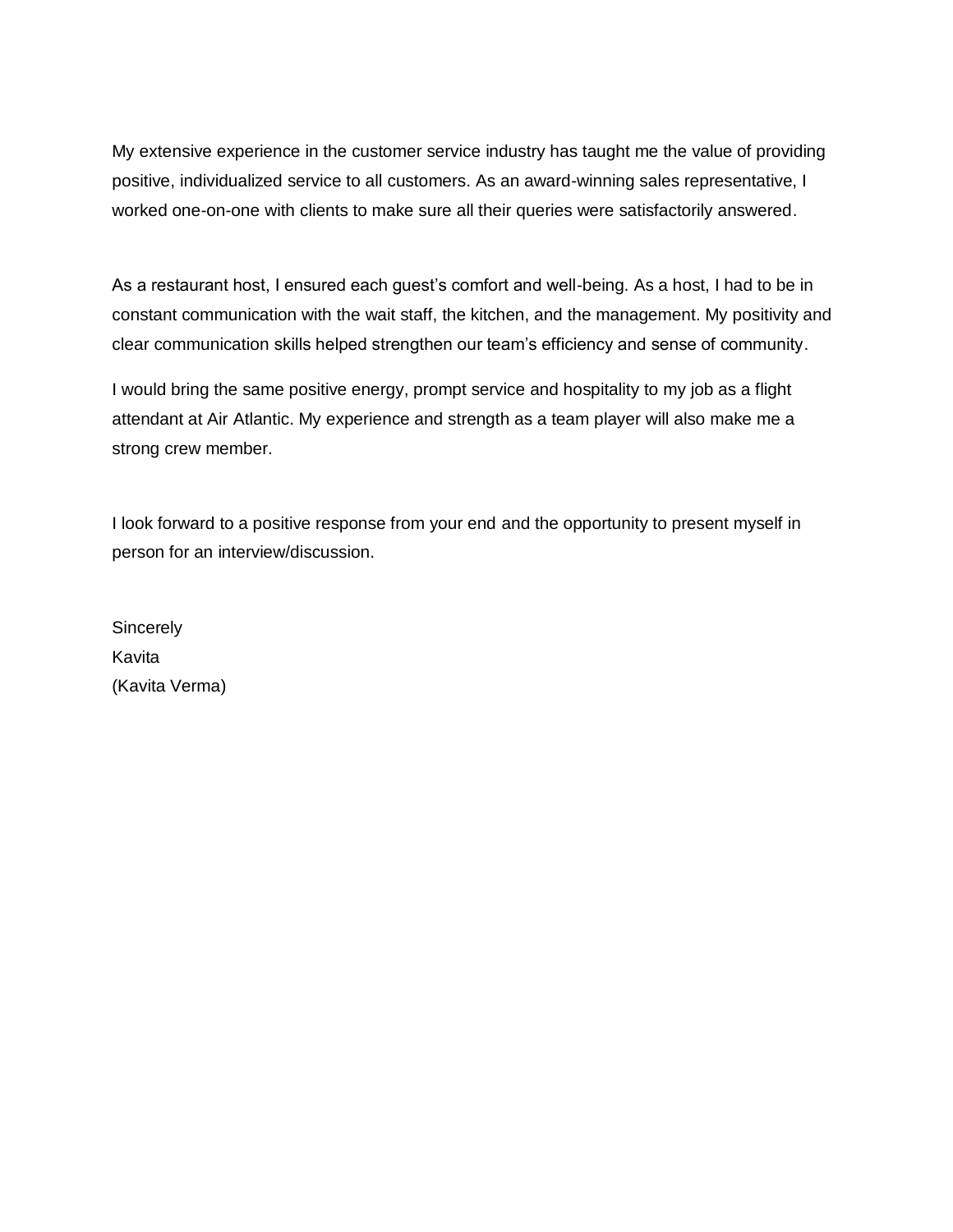### **AGENDA FORMAT**

#### **Format in tabular form**

**Date: Venue :** 

| <b>TIME</b> | <b>TOPIC</b>                   | <b>ATTENDEES</b> | <b>SPEAKER</b> | <b>DURATION</b> |
|-------------|--------------------------------|------------------|----------------|-----------------|
| 9 am        | Introduction/welcome<br>speech | Names            | Name           | $15$ min        |
| 9:15        | 1. Discussion                  | Names            | Name           | 30 min          |
| 9:45        | 2. Discussion                  | <b>Names</b>     | Name           | 30 min          |
| 10:15       | Tea break                      |                  |                | 1 hour          |
| 11:15       | 3. Discussion                  | Names            | Name           | 30 min          |
| 12:45       | 4. Discussion                  | <b>Names</b>     | Name           | 30 min          |
| 01:15       | 5. Or more                     | Names            | Name           | 30 min          |
| 01:45       | Vote of thanks                 | Names            | Name           | $15$ min        |

### **Agenda not in tabular form.**

Company name

Telephone no

AGENDA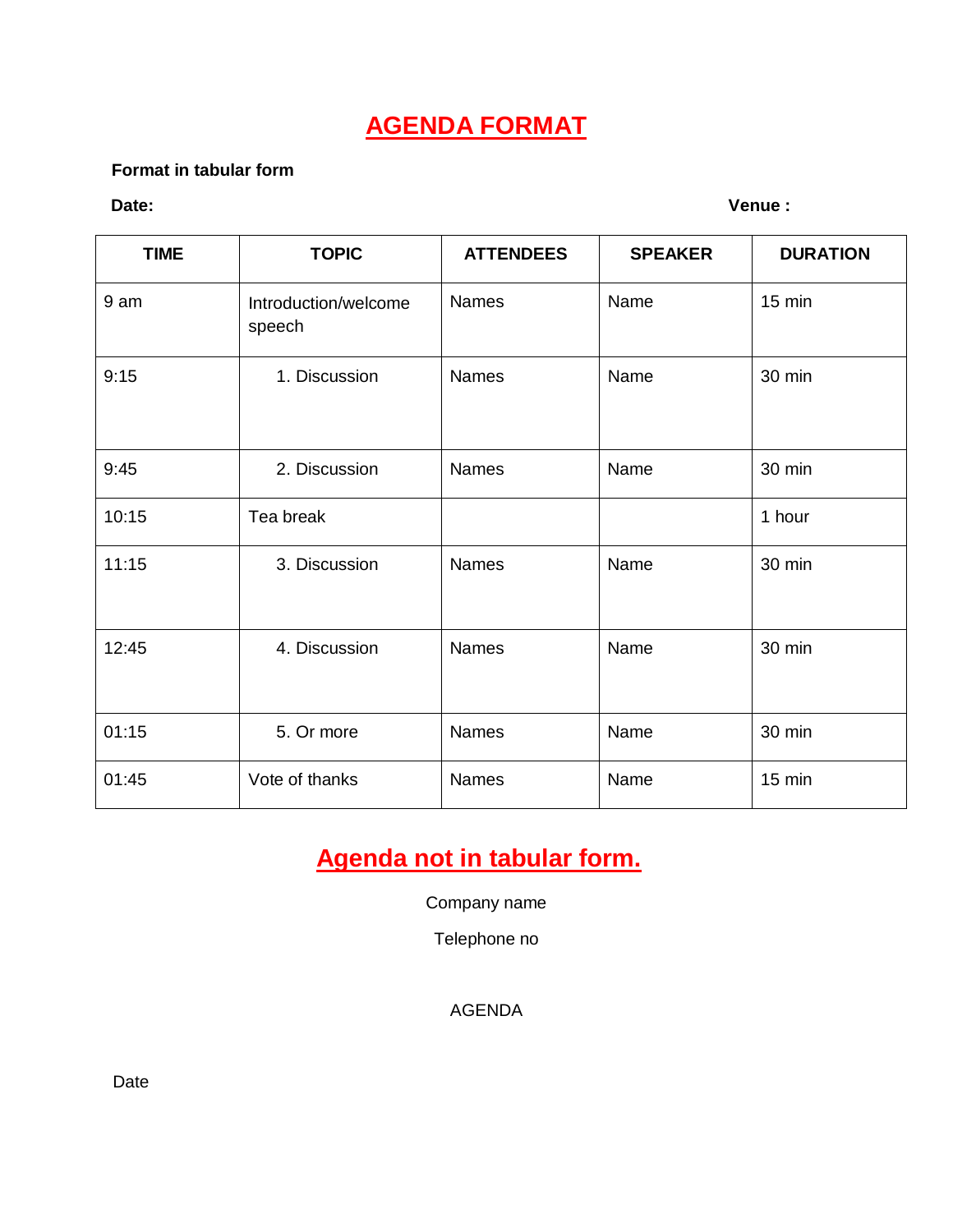The agenda for the………………………meeting to be held in the

**……(venue)………..,……….(place)………………on …(date)…..at ..(time)….is as under.** 

#### **(Mention the points below for the meeting to be assigned to a specific designated member)**

- 1. To read and confirm the minutes of the previous meeting held on……….(date)….
- 2. To
- 3. To
- 4. To
- 5. To
- 6. To consider any other important matter that may arise in the course of the meeting.

**(You can use verbs like – to discuss, to appoint , to consider , to manage to audit, to elaborate etc)** 

Undersigned

**Secretary** 

### **Format – MINUTES OF THE MEETING**

Date -

venue

Meeting start at

In attendance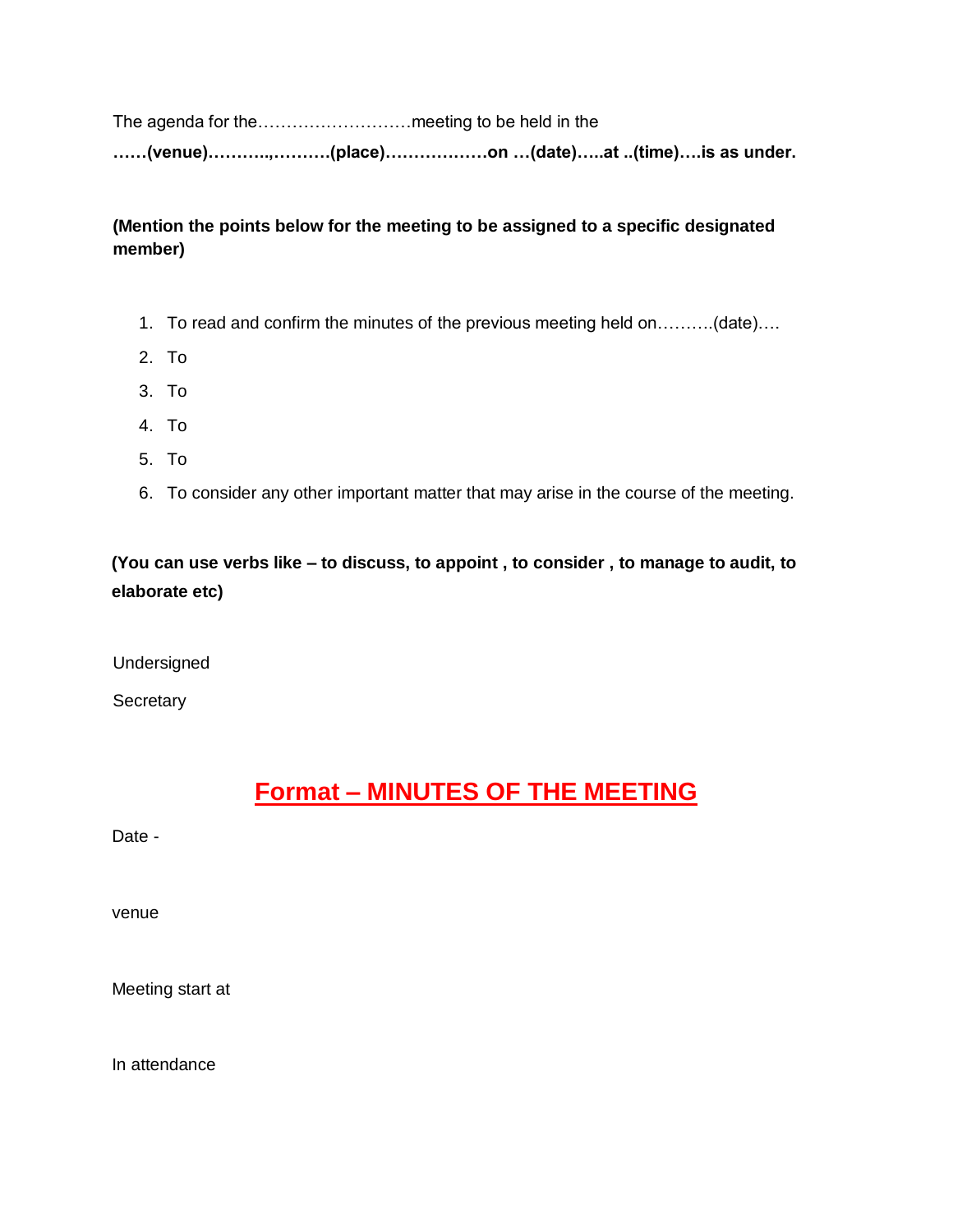#### **Content**

As per topic

1

2

#### **End**

- All participants consented to the plan.
- Chairman declares the open house for the participants. and finally gave a vote of thanks. **OR**
- Chairman proposed vote of thanks and decided the date for the next meeting
- ATR to be submitted by .......(date)

### **Format – ATR**

| As per meeting held on 00/00/000 at _____________ | The following actions have been reported. |
|---------------------------------------------------|-------------------------------------------|
| 1                                                 |                                           |
| 2                                                 |                                           |
| 3                                                 |                                           |
| 4.                                                |                                           |
| <b>Name</b>                                       |                                           |
| Designation                                       |                                           |
| Date of ATR                                       |                                           |
|                                                   |                                           |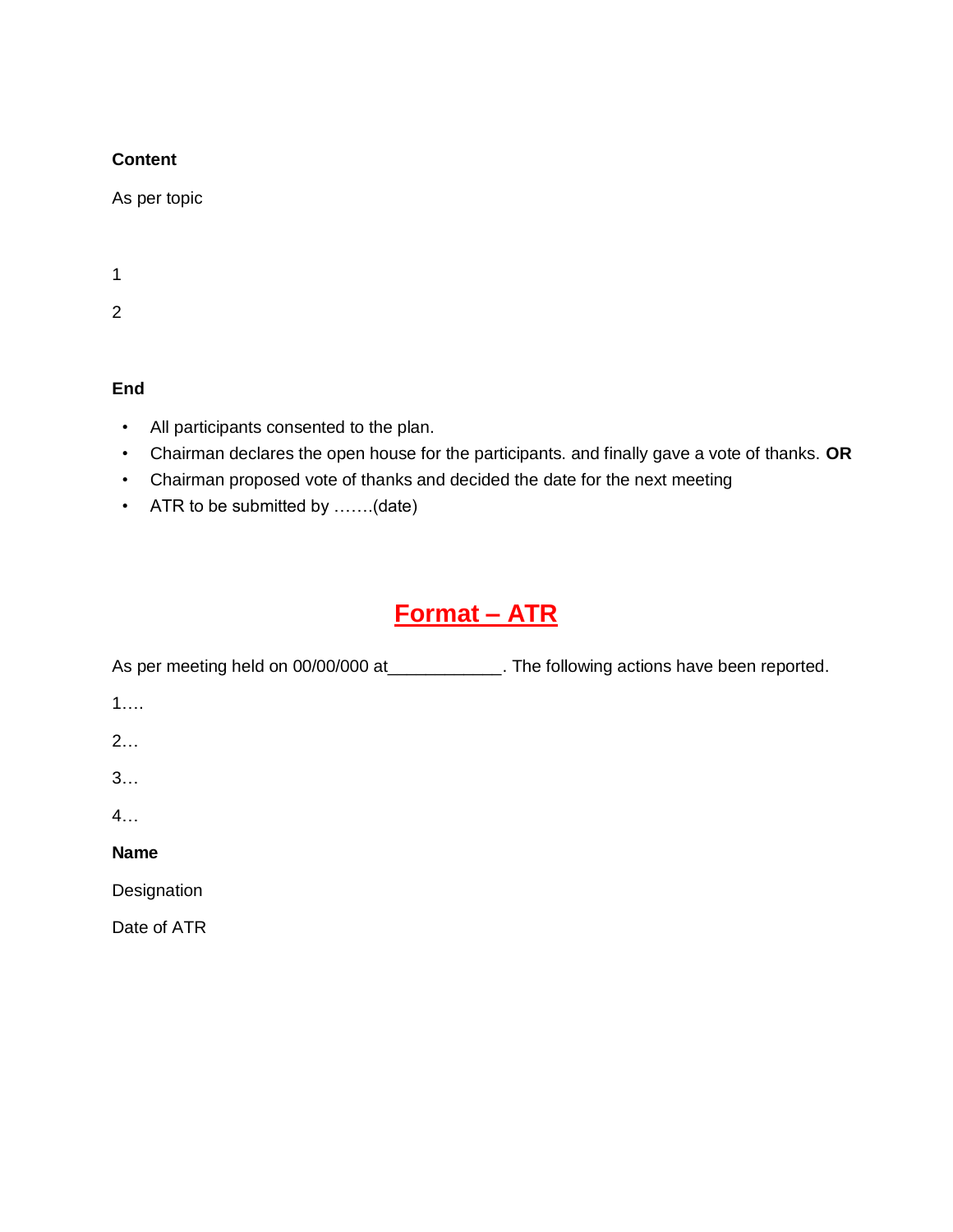### **Sample**

### **Discussing upcoming strategies for the launch of a new product.**

In tabular form.

Date : July 15, 2018 **Date : July 15, 2018** 

| <b>TIME</b> | <b>TOPC</b>                                                                 | <b>ATTENDEES</b> | <b>SPEAKER</b>                 | <b>DURATION</b> |
|-------------|-----------------------------------------------------------------------------|------------------|--------------------------------|-----------------|
| 09:00 AM    | Introduction                                                                | All staff        | Chair person                   | 15 min          |
| 09:15 AM    | Discussing<br>upcoming<br>strategies for the<br>launch of a new<br>product. | All staff        | Marketing head                 | 1 hour          |
| 10:15 AM    | Discussion on the<br>project report                                         | All staff        | Product manager                | 1 hour          |
| 11:15 AM    | Tea break                                                                   |                  |                                | 30 min          |
| 11:45 AM    | Discussion on<br>marketing trends                                           | All staff        | Marketing head                 | 1 hour          |
| 12:45 PM    | Discussion on<br>Details of costing                                         | All staff        | Finance head<br>Marketing head | 1 hour 30 min   |
| 02:15 PM    | Open house                                                                  | All staff        | All staff                      | 30 min          |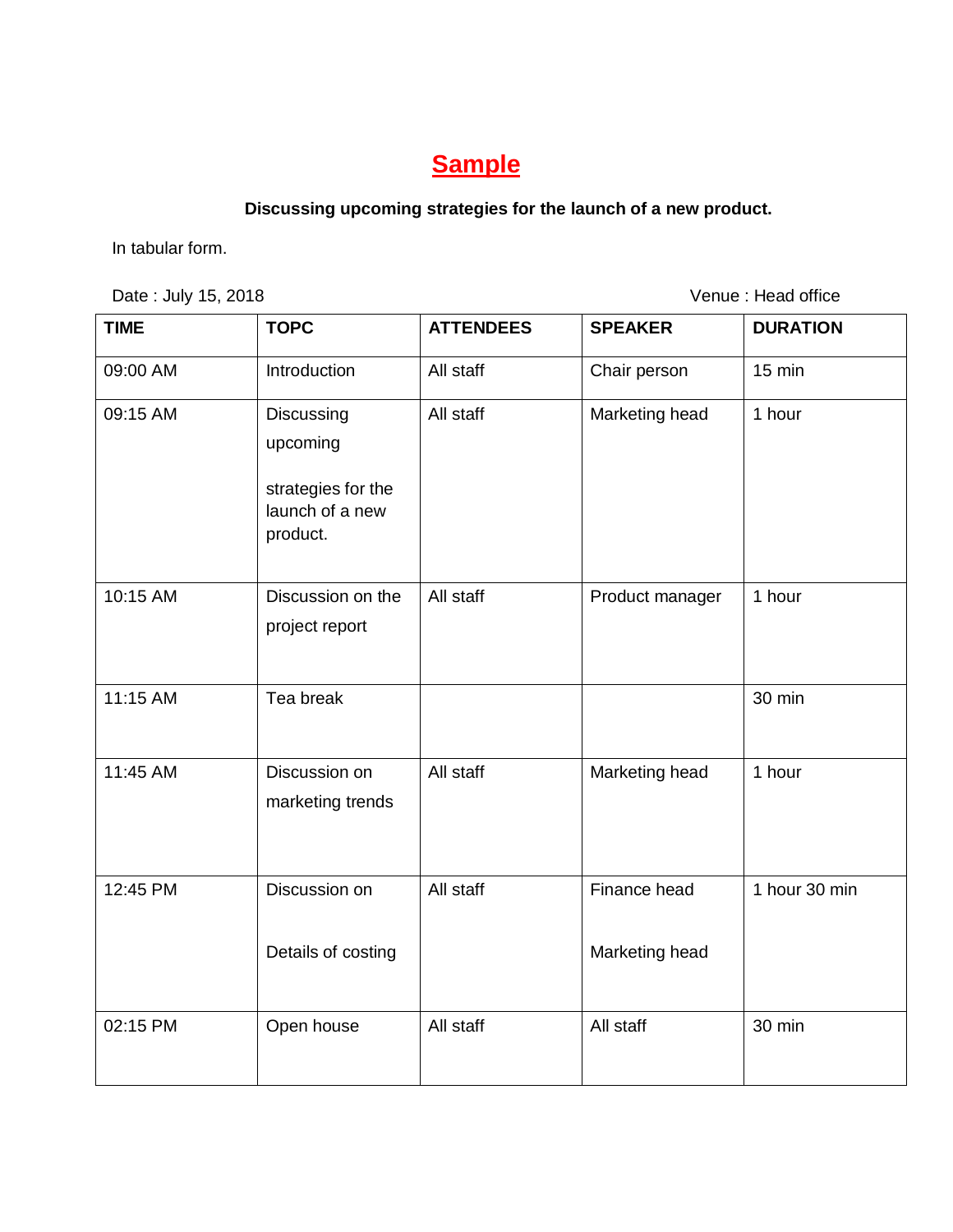| 02:45 PM | Thank you note | All staff | Chair person | $15 \text{ min}$ |
|----------|----------------|-----------|--------------|------------------|
|          |                |           |              |                  |
| 03:00 PM | Lunch          |           |              |                  |
|          |                |           |              |                  |

#### **Agenda not in tabular form:**

#### ABC LTD

#### Delhi - 110075

#### Contact No – (011- 4654666)

#### AGENDA

July 15, 2018

The agenda for the new product launch to be held at the head office on Sep 18, 2018 at 4:30 PM is as under:

- 1. To read and confirm the minutes of the previous meeting held on Jan 14, 2018.
- 2. To discuss the upcoming strategies for the launch of the new product.
- 3. To submit and discuss the project report.
- 4. To discuss upcoming marketing strategies.
- 5. To discuss the capital expenditure and details of the costing.
- 6. To consider any other important matter that may arise in the course of the meeting.

Company secretary

Suman Singh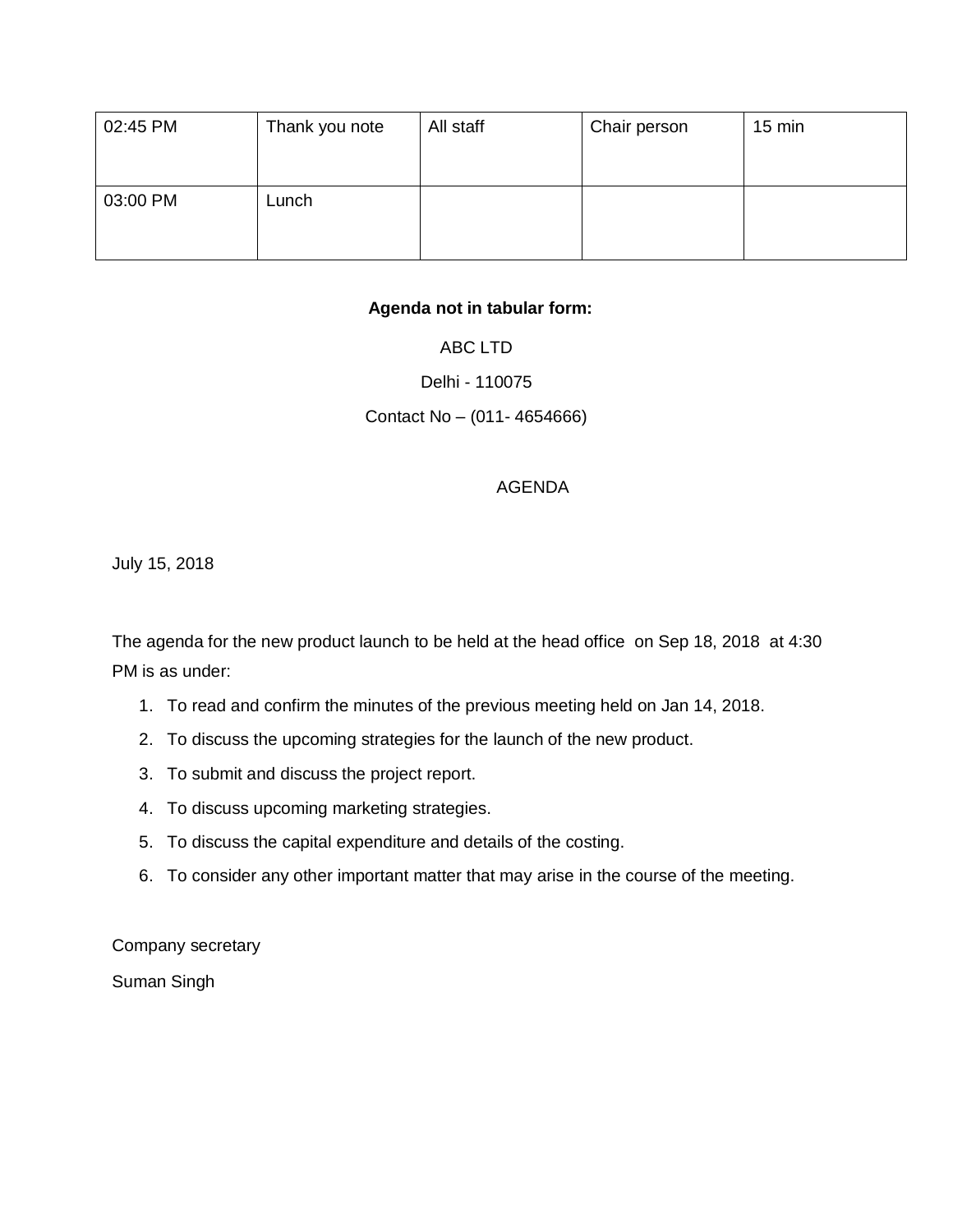#### **ABC LTD**

#### **MINUTES OF INTRODUCTION OF A NEW PRODUCT**

Date :21 July 2018

Venue: Cooperate office

Time: 5 PM

In attendance: Mr Rahul Sharma - The chairperson

Mr Sam - The product head

Mis Sunana -The Marketing head

Mr. Vivek Sinha-The sales head

Decision taken

- Mr Rahul Sharma, The chairperson gave an introduction speech explaining The agenda of the meeting.
- Mr Sam, The product head, introduced the product, its features and also the cost structure.
- Miss Sunana Singh, The marketing head, highlighted the marketing plan and the execution process. It was agreed to use print, digital and outdoor media as means of marketing. Quotation to be obtained from three vendors.
- Mr Vivek Sinha,The sales head, discussed the sales plan . Distributors and dealers to be appointed.
- The chairperson proposed a vote of thanks.
- The action taken report to be submitted by  $5<sup>th</sup>$  October, 2018

(……………………)

Company secretary